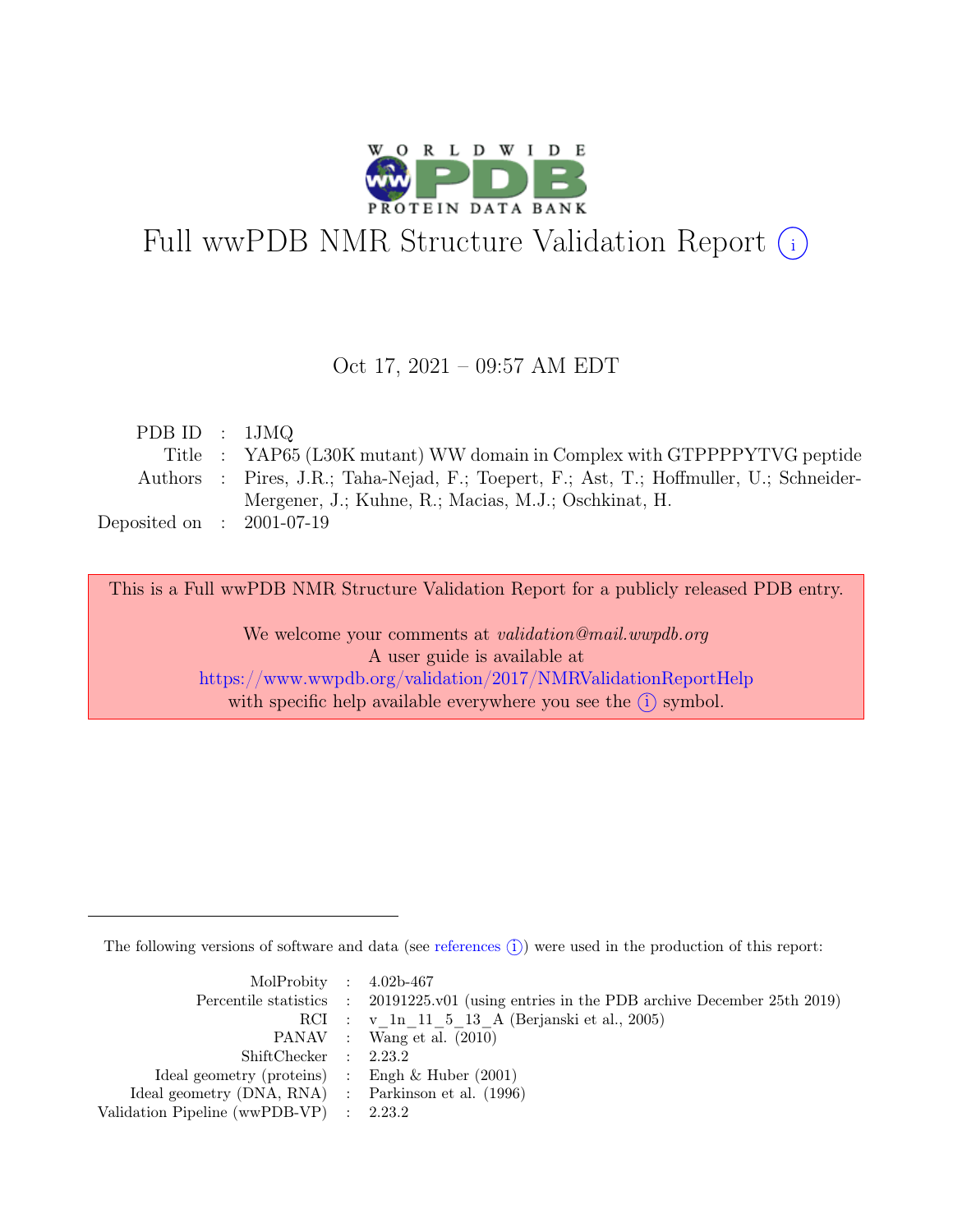# 1 Overall quality at a glance  $(i)$

The following experimental techniques were used to determine the structure: SOLUTION NMR

The overall completeness of chemical shifts assignment was not calculated.

Percentile scores (ranging between 0-100) for global validation metrics of the entry are shown in the following graphic. The table shows the number of entries on which the scores are based.



| Metric.               | Whole archive<br>$(\#Entries)$ | NMR archive<br>$(\#Entries)$ |
|-----------------------|--------------------------------|------------------------------|
| Clashscore            | 158937                         | 12864                        |
| Ramachandran outliers | 154571                         | 11451                        |
| Sidechain outliers    | 154315                         | 11428                        |

The table below summarises the geometric issues observed across the polymeric chains and their fit to the experimental data. The red, orange, yellow and green segments indicate the fraction of residues that contain outliers for  $>=$  3, 2, 1 and 0 types of geometric quality criteria. A cyan segment indicates the fraction of residues that are not part of the well-defined cores, and a grey segment represents the fraction of residues that are not modelled. The numeric value for each fraction is indicated below the corresponding segment, with a dot representing fractions  $\langle=5\%$ 

| Mol | $\vert$ Chain $\vert$ Length $\vert$ | Quality of chain |     |     |     |  |
|-----|--------------------------------------|------------------|-----|-----|-----|--|
|     |                                      | 11%              | 48% | 13% | 28% |  |
|     |                                      | 20%              | 30% |     | 50% |  |

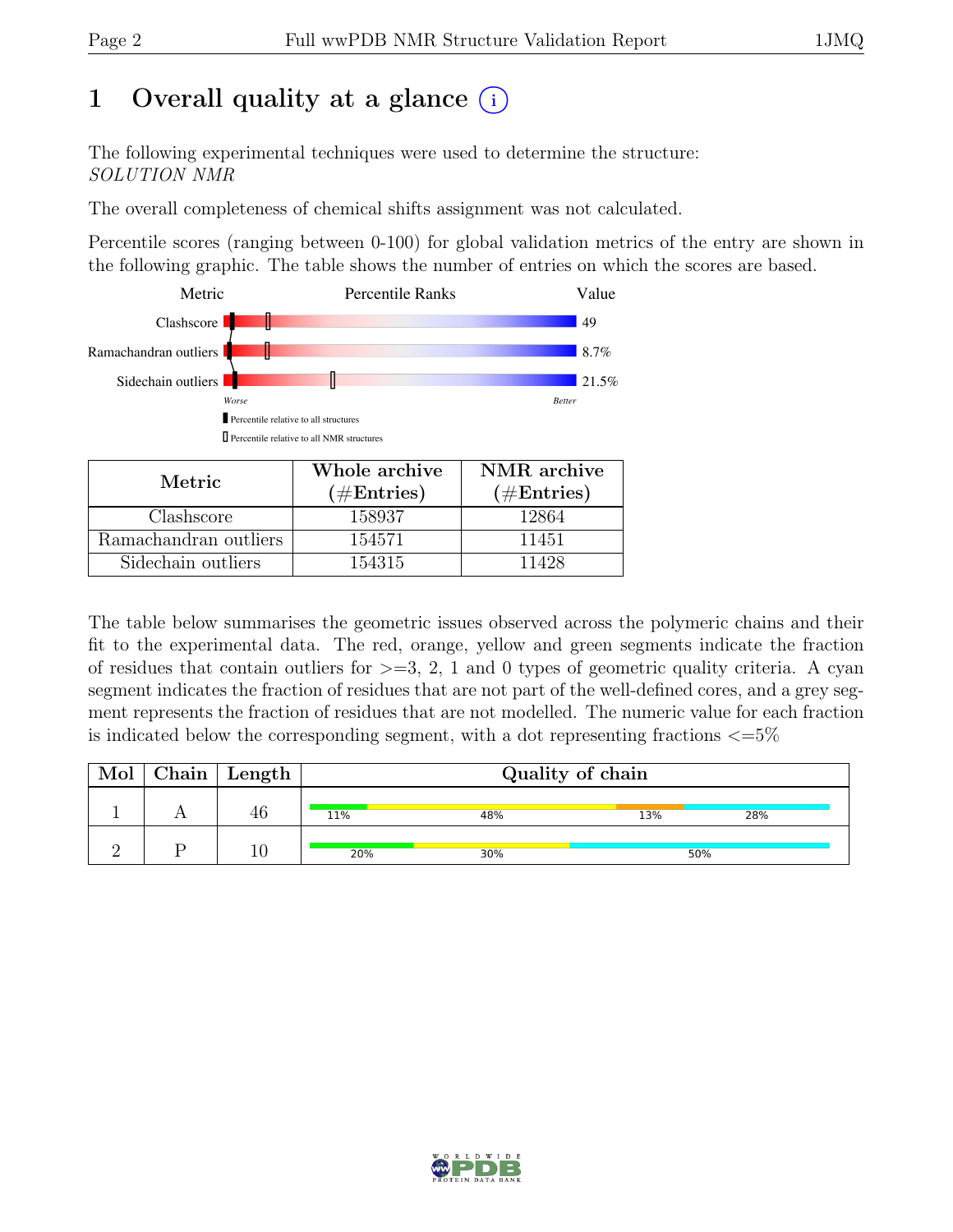# 2 Ensemble composition and analysis  $(i)$

This entry contains 20 models. Model 14 is the overall representative, medoid model (most similar to other models). The authors have identified model 1 as representative, based on the following criterion: lowest energy.

The following residues are included in the computation of the global validation metrics.

| Well-defined (core) protein residues |                                           |                                        |  |  |  |  |
|--------------------------------------|-------------------------------------------|----------------------------------------|--|--|--|--|
|                                      | Well-defined core   Residue range (total) | $ $ Backbone RMSD $(A)$   Medoid model |  |  |  |  |
|                                      | A:13-A:45, P:54-P:58 $(38)$               | $\rm 0.33$                             |  |  |  |  |

Ill-defined regions of proteins are excluded from the global statistics.

Ligands and non-protein polymers are included in the analysis.

The models can be grouped into 4 clusters and 4 single-model clusters were found.

| Cluster number        | Models                  |
|-----------------------|-------------------------|
|                       | 1, 4, 7, 12, 13, 14, 15 |
|                       | 6, 9, 20                |
|                       | 11, 16, 17              |
|                       | 2, 3, 8                 |
| Single-model clusters | 5; 10; 18; 19           |

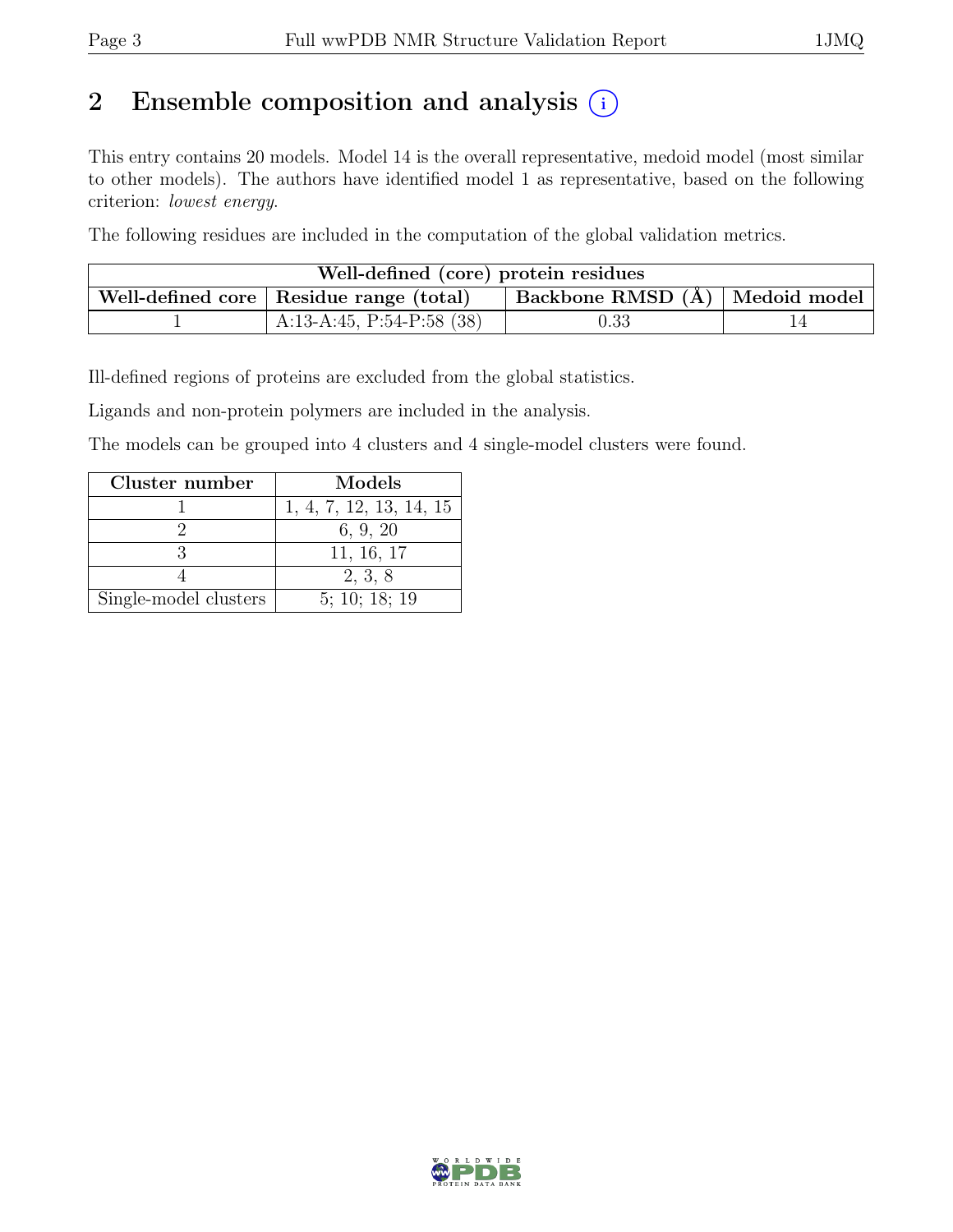# 3 Entry composition (i)

There are 2 unique types of molecules in this entry. The entry contains 871 atoms, of which 425 are hydrogens and 0 are deuteriums.

• Molecule 1 is a protein called 65 KDA YES-ASSOCIATED PROTEIN.

| $\operatorname{Mol}$ |    | $\vert$ Chain $\vert$ Residues |                | Atoms |  |  | <b>Trace</b> |
|----------------------|----|--------------------------------|----------------|-------|--|--|--------------|
|                      |    |                                | $_{\rm Total}$ | H     |  |  |              |
|                      | 40 | 733                            | 237 357        | 64    |  |  |              |

There is a discrepancy between the modelled and reference sequences:

|  | Chain   Residue   Modelled   Actual |     | Comment                                          | Reference |
|--|-------------------------------------|-----|--------------------------------------------------|-----------|
|  | LYS.                                | LEU | $\pm$ engineered mutation $\pm$ UNP P46937 $\pm$ |           |

• Molecule 2 is a protein called WW Domain Binding Protein-1.

|  |  | Mol   Chain   Residues | Atoms |       |  | Trace |  |
|--|--|------------------------|-------|-------|--|-------|--|
|  |  |                        | Total | $C-H$ |  |       |  |
|  |  | 138                    | 46    | 68    |  |       |  |

There is a discrepancy between the modelled and reference sequences:

|  | Chain   Residue   Modelled   Actual | Comment                     | Reference |
|--|-------------------------------------|-----------------------------|-----------|
|  |                                     | SEE REMARK 999   GB 4205084 |           |

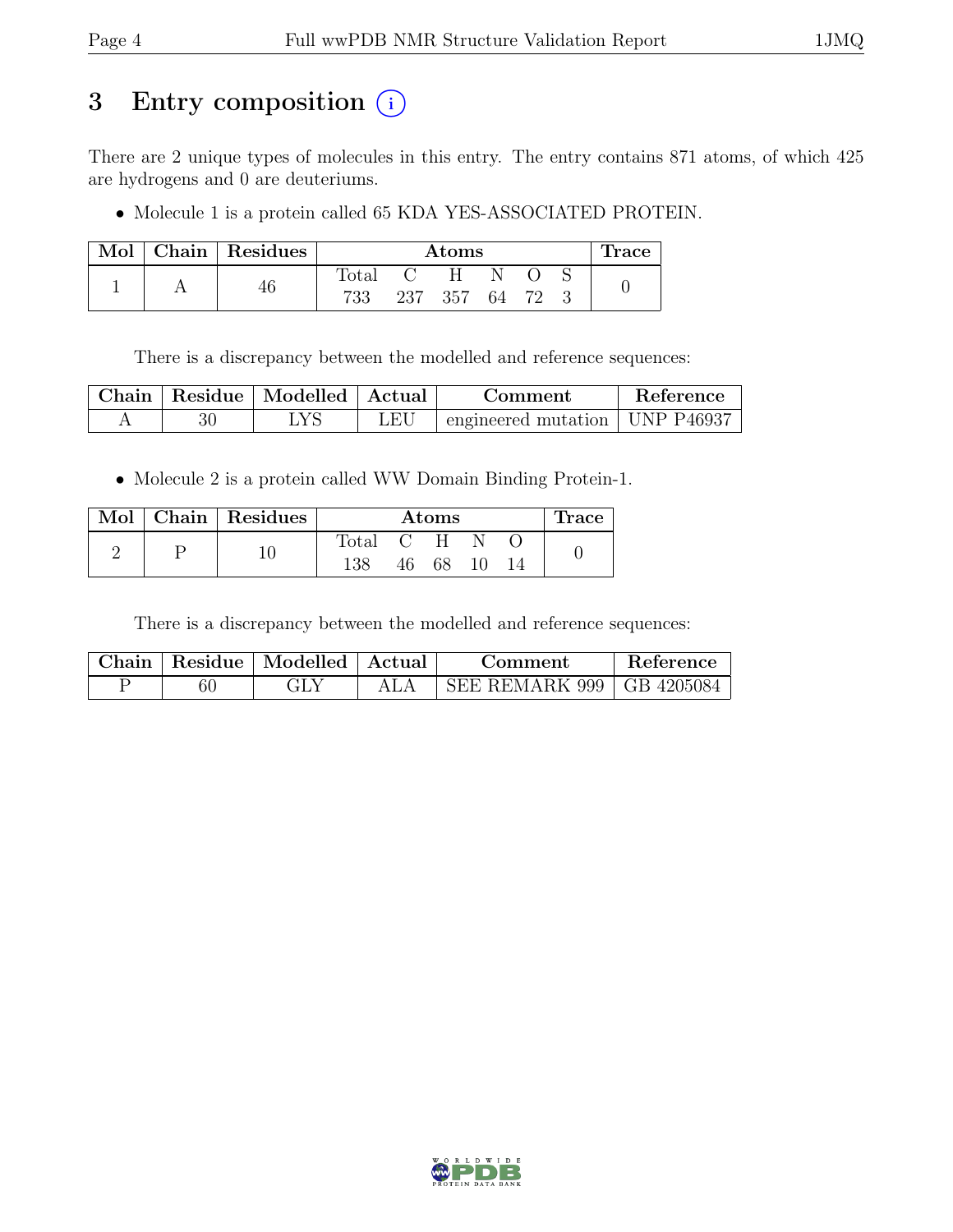# 4 Residue-property plots (i)

### <span id="page-4-0"></span>4.1 Average score per residue in the NMR ensemble

These plots are provided for all protein, RNA, DNA and oligosaccharide chains in the entry. The first graphic is the same as shown in the summary in section 1 of this report. The second graphic shows the sequence where residues are colour-coded according to the number of geometric quality criteria for which they contain at least one outlier: green  $= 0$ , yellow  $= 1$ , orange  $= 2$  and red  $=$ 3 or more. Stretches of 2 or more consecutive residues without any outliers are shown as green connectors. Residues which are classified as ill-defined in the NMR ensemble, are shown in cyan with an underline colour-coded according to the previous scheme. Residues which were present in the experimental sample, but not modelled in the final structure are shown in grey.

• Molecule 1: 65 KDA YES-ASSOCIATED PROTEIN



### 4.2 Scores per residue for each member of the ensemble

Colouring as in section [4.1](#page-4-0) above.

#### 4.2.1 Score per residue for model 1



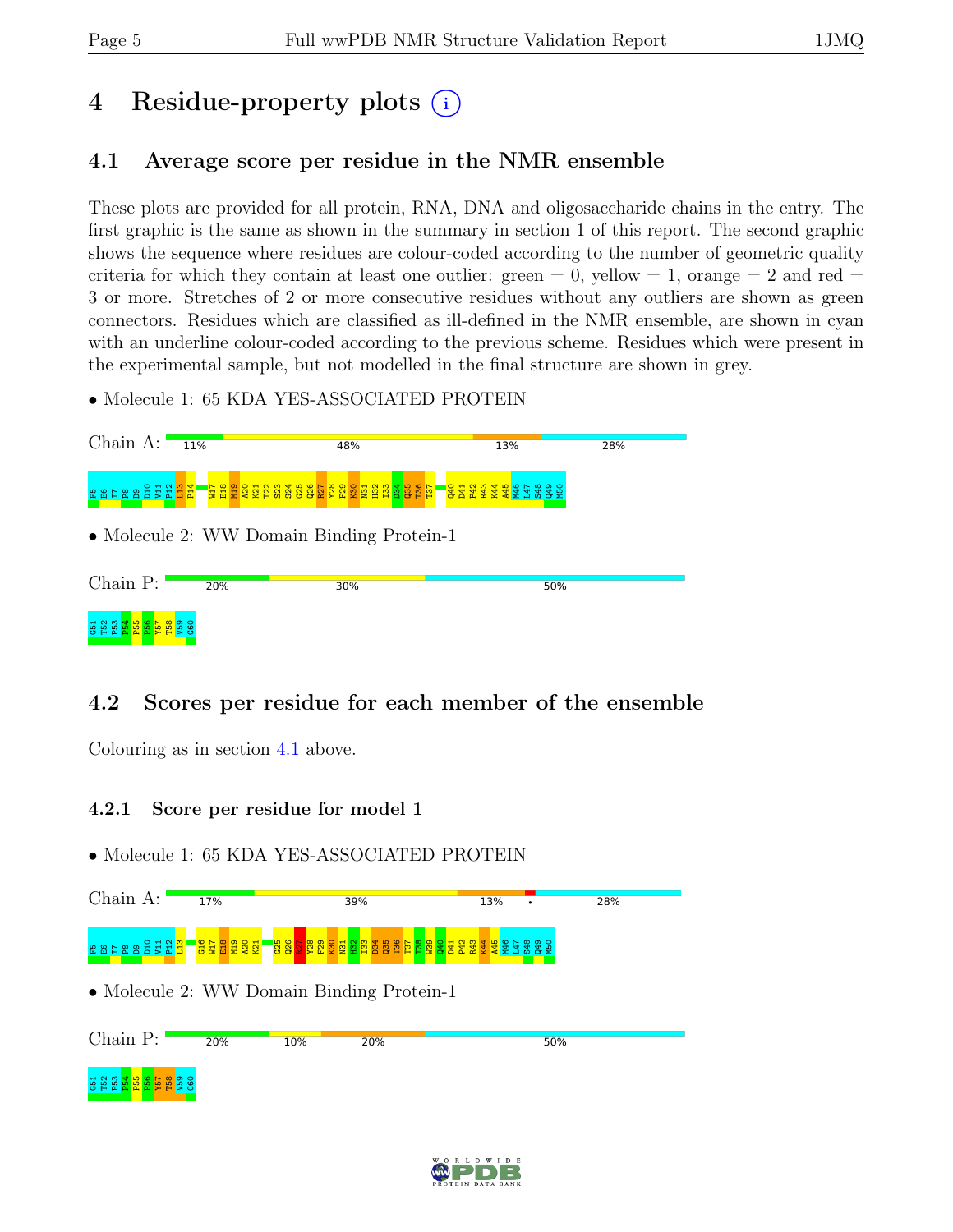#### 4.2.2 Score per residue for model 2

• Molecule 1: 65 KDA YES-ASSOCIATED PROTEIN



#### 4.2.3 Score per residue for model 3

#### • Molecule 1: 65 KDA YES-ASSOCIATED PROTEIN

| $Chain A$ : | 15% | 48%                                                                                                                                                                                                                              | 9% | 28% |
|-------------|-----|----------------------------------------------------------------------------------------------------------------------------------------------------------------------------------------------------------------------------------|----|-----|
|             |     | ្រុង ក្នុង ក្នុង ក្នុង ក្នុង ក្នុង ក្នុង ក្នុង ក្នុង ក្នុង ក្នុង ក្នុង ក្នុង ក្នុង ក្នុង ក្នុង ក្នុង ក្នុង ក្ន<br>ក្នុង ក្នុង ក្នុង ក្នុង ក្នុង ក្នុង ក្នុង ក្នុង ក្នុង ក្នុង ក្នុង ក្នុង ក្នុង ក្នុង ក្នុង ក្នុង ក្នុង ក្នុង ក្ |    |     |
|             |     | • Molecule 2: WW Domain Binding Protein-1                                                                                                                                                                                        |    |     |

| Chain P:                                                   | 20% | 30% | 50% |  |
|------------------------------------------------------------|-----|-----|-----|--|
| ទូនាំង <mark>នាង ន</mark> ិងដូន្ទ<br>ទី១៩ <mark>ដែល</mark> |     |     |     |  |

#### 4.2.4 Score per residue for model 4



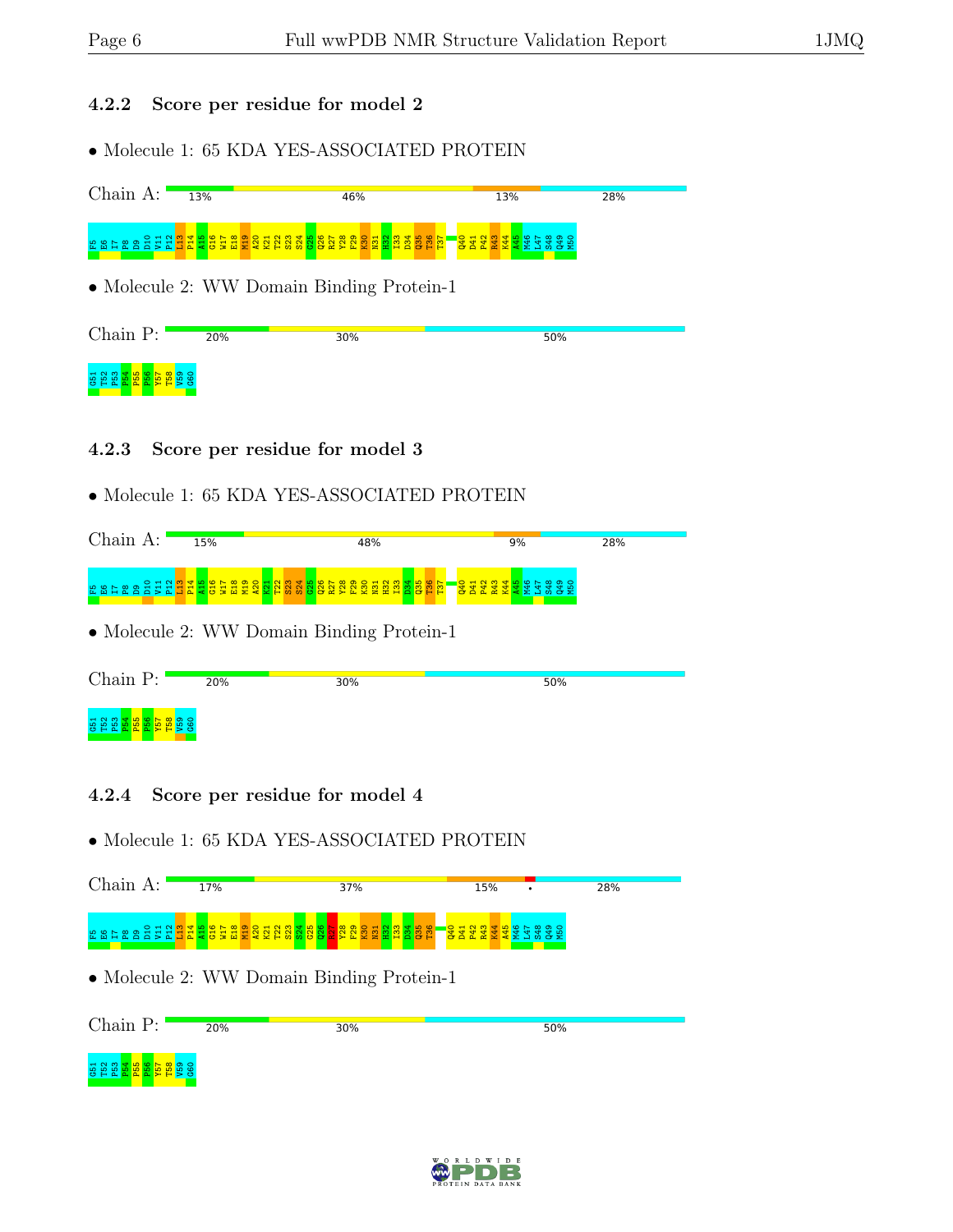#### 4.2.5 Score per residue for model 5

• Molecule 1: 65 KDA YES-ASSOCIATED PROTEIN





| • Molecule 2: WW Domain Binding Protein-1 |  |  |
|-------------------------------------------|--|--|
|                                           |  |  |

| Chain P:   | 20% | 20% | 10% | 50% |
|------------|-----|-----|-----|-----|
| <b>G51</b> |     |     |     |     |

#### 4.2.7 Score per residue for model 7



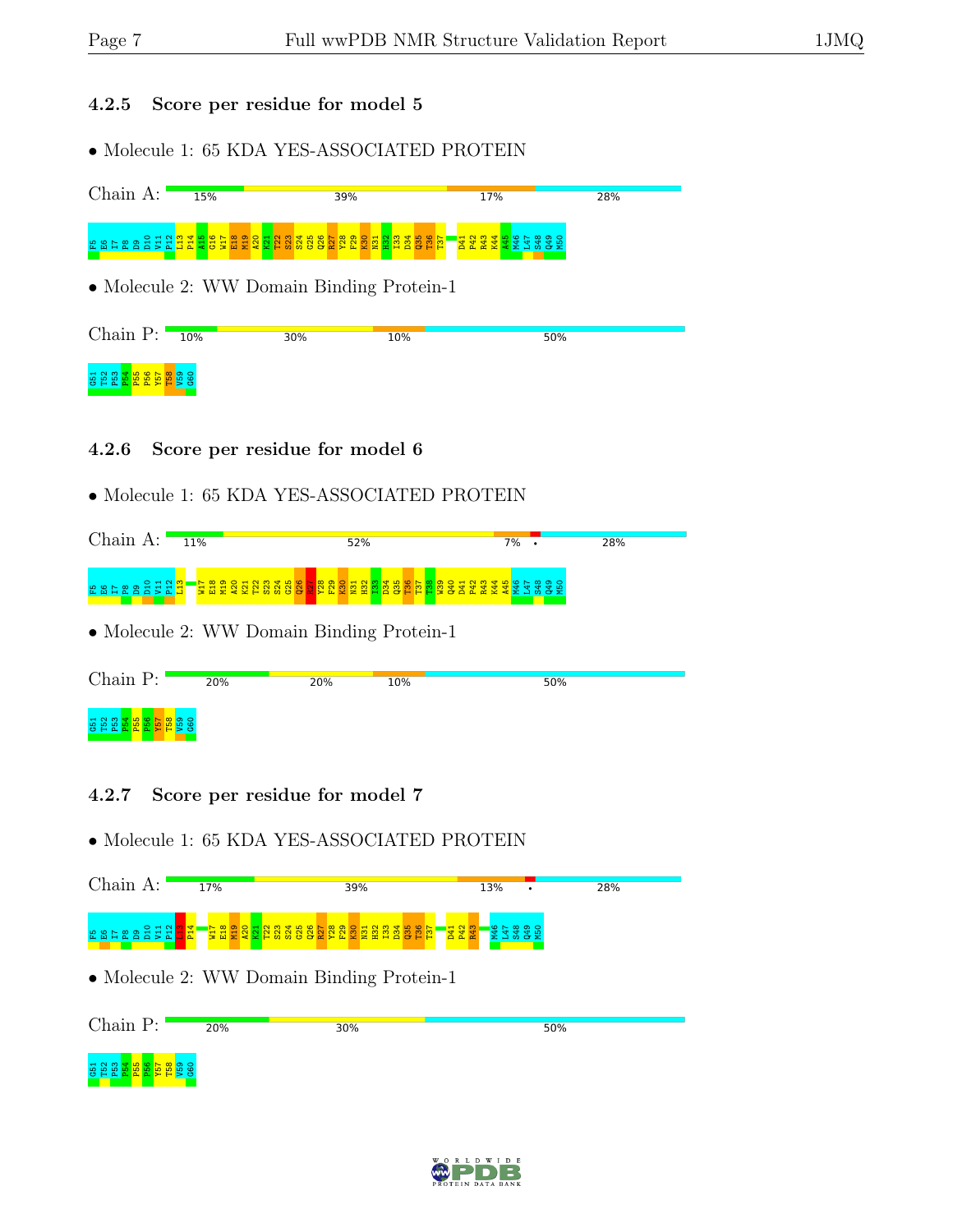#### 4.2.8 Score per residue for model 8

• Molecule 1: 65 KDA YES-ASSOCIATED PROTEIN

| Chain A:                                  | 9%  | 54%                                                                                                                   |     | 28% |  |  |  |  |  |  |
|-------------------------------------------|-----|-----------------------------------------------------------------------------------------------------------------------|-----|-----|--|--|--|--|--|--|
|                                           |     | ត្ត<br>ក្នុង ក្នុង ក្នុង ក្នុង ក្នុង ក្នុង ក្នុង ក្នុង ក្នុង ក្នុង ក្នុង ក្នុង ក្នុង ក្នុង ក្នុង ក្នុង ក្នុង ក្នុង ក្ |     |     |  |  |  |  |  |  |
| • Molecule 2: WW Domain Binding Protein-1 |     |                                                                                                                       |     |     |  |  |  |  |  |  |
| Chain P:                                  | 20% | 30%                                                                                                                   | 50% |     |  |  |  |  |  |  |
| 55<br>552                                 |     |                                                                                                                       |     |     |  |  |  |  |  |  |

#### 4.2.9 Score per residue for model 9

#### • Molecule 1: 65 KDA YES-ASSOCIATED PROTEIN

| Chain                    | 26%                                                      | 26%                                                                                                        | 15% | 28% |
|--------------------------|----------------------------------------------------------|------------------------------------------------------------------------------------------------------------|-----|-----|
| O H N M<br>없 없<br>-<br>— | <b>Read</b><br>ထ<br>Ñ<br>$H$ $H$<br><b>ΙΩ</b><br>×.<br>۰ | <b>RO.</b><br> ပ္တ<br>$\mathbf{H}$ NI<br>$\blacksquare$<br><b>222</b><br>р<br>ь.<br><b>The State State</b> |     |     |

• Molecule 2: WW Domain Binding Protein-1

| Chain P:                | 20% | 30% | 50% |
|-------------------------|-----|-----|-----|
| <b>ដ ដ ដ</b><br>$C$ $H$ |     |     |     |

#### 4.2.10 Score per residue for model 10

| Chain A:                                                          | 20%                    | 41%                                                                                | 9%<br>٠ | 28% |  |  |  |  |  |  |
|-------------------------------------------------------------------|------------------------|------------------------------------------------------------------------------------|---------|-----|--|--|--|--|--|--|
| '금입 <mark>음걸</mark> '<br><mark>도요음</mark><br>$\frac{1}{2}$<br>222 | <b>ERESSENSSENSSEN</b> | <mark>ed Range</mark> Shang<br><mark>Barang</mark> Shange<br><mark>ីខ្លួន ដ</mark> |         |     |  |  |  |  |  |  |
| • Molecule 2: WW Domain Binding Protein-1                         |                        |                                                                                    |         |     |  |  |  |  |  |  |
| Chain P:                                                          | 30%                    | 20%                                                                                | 50%     |     |  |  |  |  |  |  |
| O <sub>3</sub> d                                                  |                        |                                                                                    |         |     |  |  |  |  |  |  |

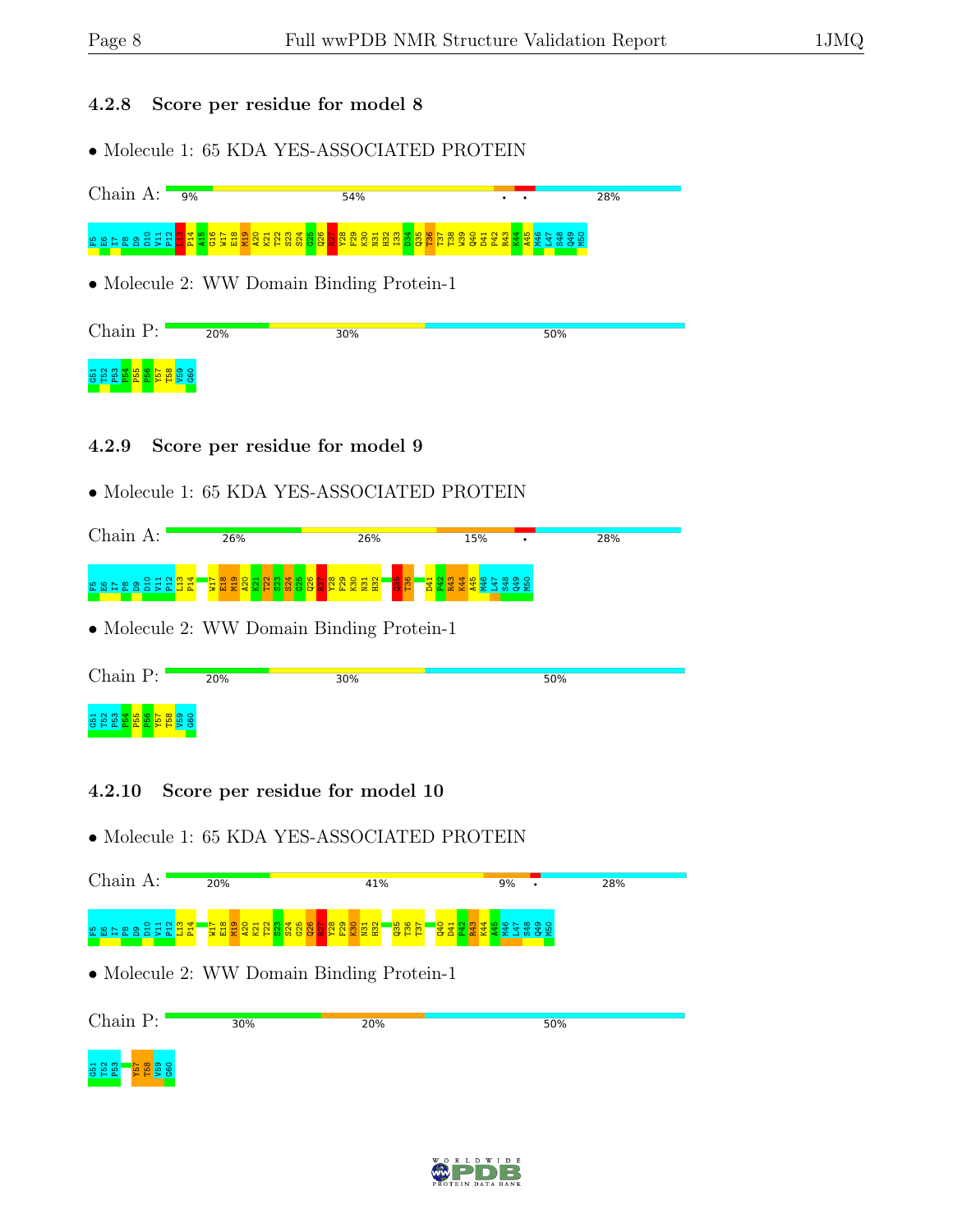#### 4.2.11 Score per residue for model 11

• Molecule 1: 65 KDA YES-ASSOCIATED PROTEIN



#### • Molecule 1: 65 KDA YES-ASSOCIATED PROTEIN



• Molecule 2: WW Domain Binding Protein-1

| Chain P:                         | 20% | 30% | 50% |
|----------------------------------|-----|-----|-----|
| <b>552</b><br>PS2<br>$A$ $A$ $A$ |     |     |     |

#### 4.2.13 Score per residue for model 13

| Chain A:                                  | 17%                                                           | 46%                                                    | $7\%$ .                          | 28% |  |  |  |  |  |
|-------------------------------------------|---------------------------------------------------------------|--------------------------------------------------------|----------------------------------|-----|--|--|--|--|--|
|                                           | 3338827<br>SEN<br>SER<br>$\frac{120}{15}$<br>$\overline{122}$ | <mark>공화 없</mark><br><b><u>និន្ននីឌីនីនីនីនីដី</u></b> | <b>REAR SE</b><br><b>REAR SE</b> |     |  |  |  |  |  |
| • Molecule 2: WW Domain Binding Protein-1 |                                                               |                                                        |                                  |     |  |  |  |  |  |
| Chain P:                                  | 30%                                                           | 20%                                                    | 50%                              |     |  |  |  |  |  |
| <b>52</b><br>52<br>553<br>င္ဟ             |                                                               |                                                        |                                  |     |  |  |  |  |  |

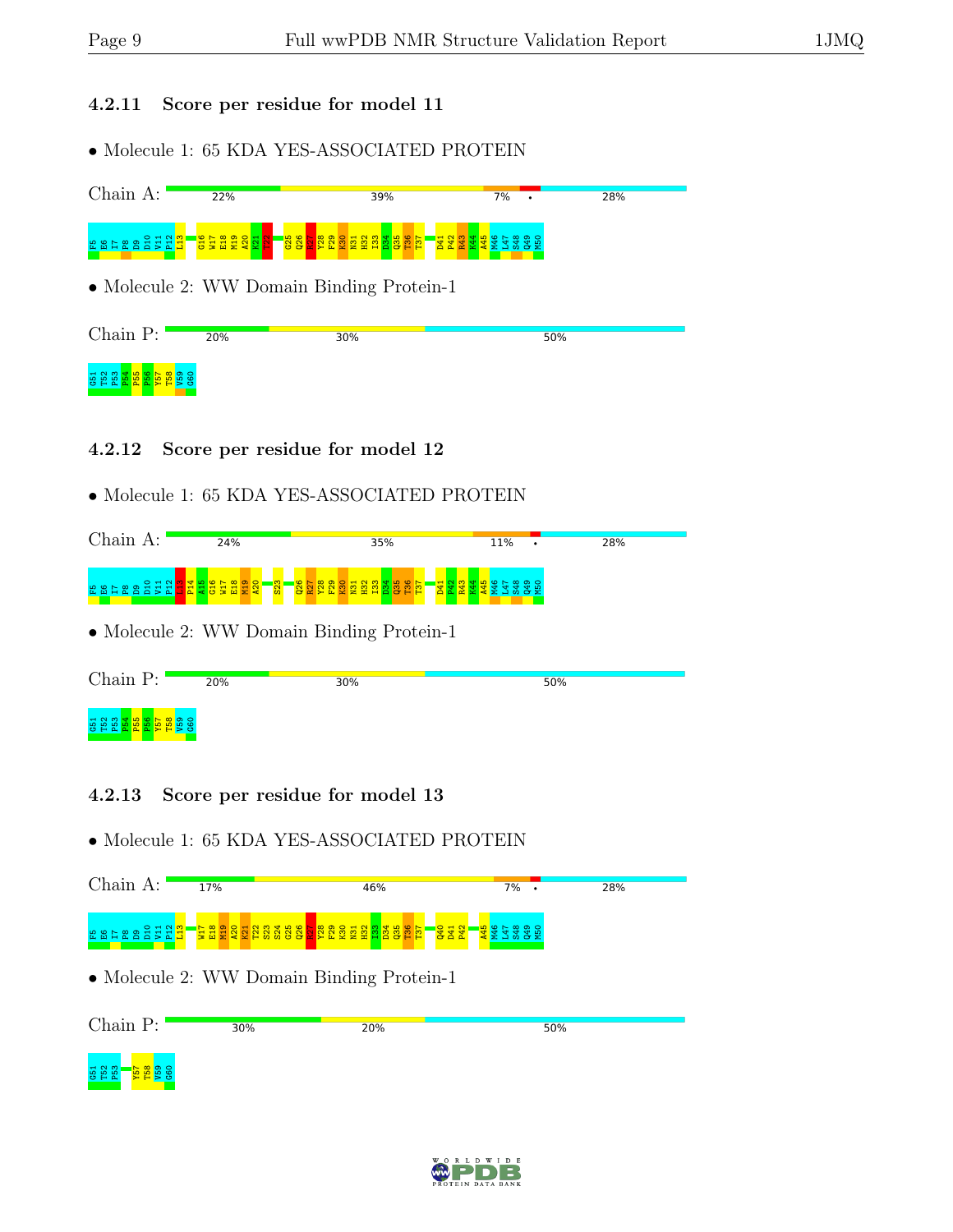#### 4.2.14 Score per residue for model 14 (medoid)

• Molecule 1: 65 KDA YES-ASSOCIATED PROTEIN



#### 4.2.15 Score per residue for model 15

#### • Molecule 1: 65 KDA YES-ASSOCIATED PROTEIN

| Chain A:                                  | 15% |  |  |  |  | 52% |  |  |  |  |  | $\ddot{\phantom{a}}$ |  |  | 28% |  |  |
|-------------------------------------------|-----|--|--|--|--|-----|--|--|--|--|--|----------------------|--|--|-----|--|--|
|                                           |     |  |  |  |  |     |  |  |  |  |  |                      |  |  |     |  |  |
| • Molecule 2: WW Domain Binding Protein-1 |     |  |  |  |  |     |  |  |  |  |  |                      |  |  |     |  |  |

| Chain P:                                                            | 10% | 30% | 10% | 50% |
|---------------------------------------------------------------------|-----|-----|-----|-----|
| និន្ន្ទី និងមន្ត្រី និន្ទី<br>ខេត្ត <mark>និងមន្ត្រី និ</mark> ន្ទី |     |     |     |     |

#### 4.2.16 Score per residue for model 16



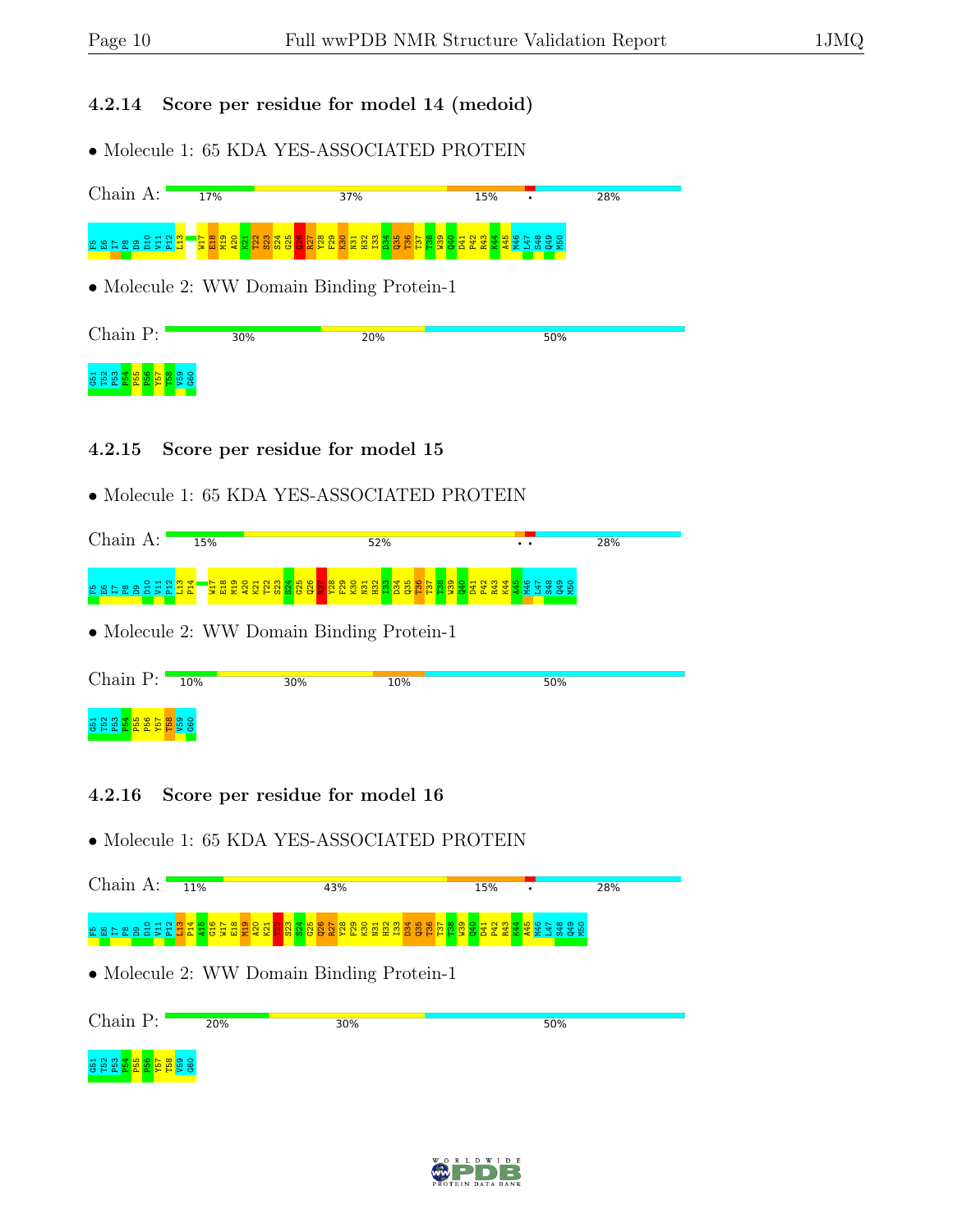#### 4.2.17 Score per residue for model 17

• Molecule 1: 65 KDA YES-ASSOCIATED PROTEIN



#### 4.2.18 Score per residue for model 18

#### • Molecule 1: 65 KDA YES-ASSOCIATED PROTEIN



| Chain $P:$                              | 10% | 30% | 10% | 50% |
|-----------------------------------------|-----|-----|-----|-----|
| ទំនួ <mark>នដី និង ដី</mark> និង ដី និង |     |     |     |     |

#### 4.2.19 Score per residue for model 19



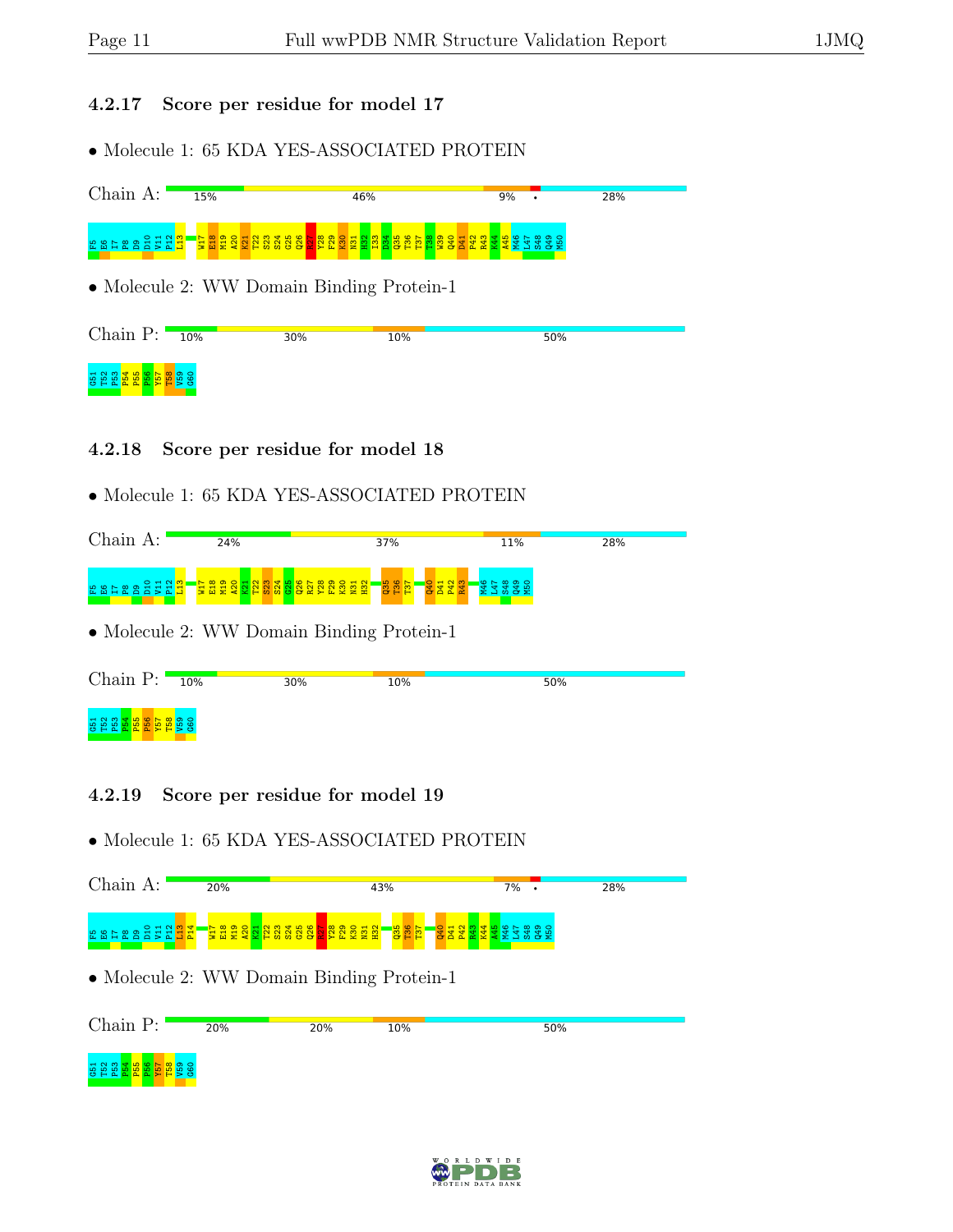#### 4.2.20 Score per residue for model 20

• Molecule 1: 65 KDA YES-ASSOCIATED PROTEIN



Chain P:  $20%$  $50%$ 30% 5<br>5 P5 P5<br>5 P5 T58 و<br>ا G60

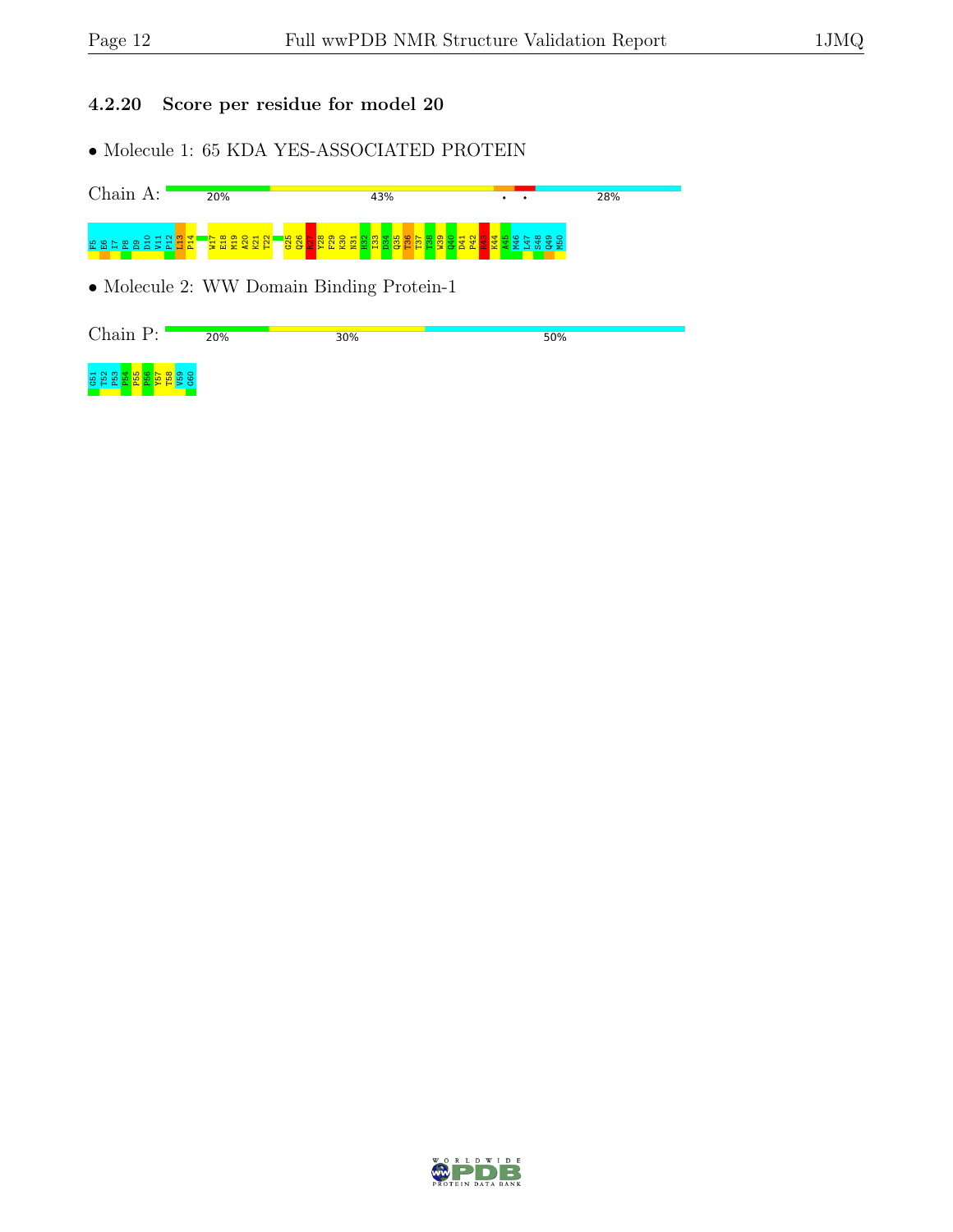# 5 Refinement protocol and experimental data overview  $(i)$

The models were refined using the following method: simulated annealing.

Of the 200 calculated structures, 20 were deposited, based on the following criterion: structures with the lowest energy.

The following table shows the software used for structure solution, optimisation and refinement.

| Software name   Classification   Version |            |  |  |  |
|------------------------------------------|------------|--|--|--|
| $\vert$ X-PLOR                           | refinement |  |  |  |

No chemical shift data was provided.

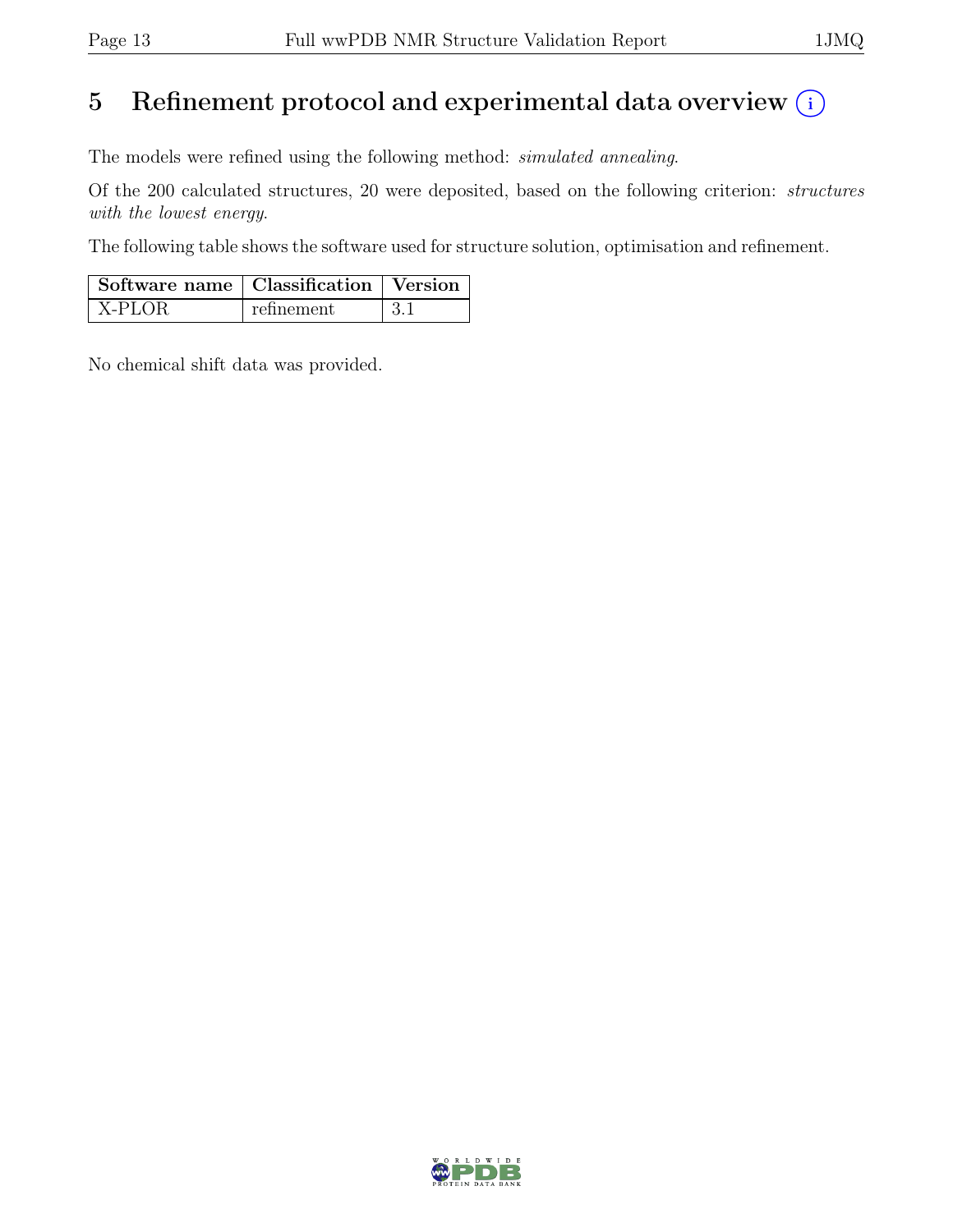# 6 Model quality  $(i)$

# 6.1 Standard geometry  $(i)$

There are no covalent bond-length or bond-angle outliers.

There are no bond-length outliers.

There are no bond-angle outliers.

There are no chirality outliers.

There are no planarity outliers.

### 6.2 Too-close contacts  $(i)$

In the following table, the Non-H and H(model) columns list the number of non-hydrogen atoms and hydrogen atoms in each chain respectively. The H(added) column lists the number of hydrogen atoms added and optimized by MolProbity. The Clashes column lists the number of clashes averaged over the ensemble.

| Mol |      | Chain   Non-H   $H(model)$   $H(added)$   Clashes |      |            |
|-----|------|---------------------------------------------------|------|------------|
|     |      | 258                                               | 258  | $29 \pm 6$ |
|     |      |                                                   |      | 5+2        |
|     | 6220 | 5900                                              | 5900 | 592        |

The all-atom clashscore is defined as the number of clashes found per 1000 atoms (including hydrogen atoms). The all-atom clashscore for this structure is 49.

All unique clashes are listed below, sorted by their clash magnitude.

| Atom-1          | $\rm{Atom}\text{-}2$ | $Clash(\AA)$ | Distance(A) | Models         |                             |
|-----------------|----------------------|--------------|-------------|----------------|-----------------------------|
|                 |                      |              |             | Worst          | Total                       |
| 1:A:20:ALA:HB3  | 1: A:28:TYR:CZ       | 0.87         | 2.03        | 18             | 7                           |
| 1:A:13:LEU:HD23 | 1:A:17:TRP:O         | 0.81         | 1.74        | 16             | 3                           |
| 1:A:13:LEU:HD11 | 1: A: 19: MET: SD    | 0.81         | 2.14        | $\overline{2}$ | 1                           |
| 1:A:13:LEU:HD22 | 1:A:19:MET:CE        | 0.81         | 2.05        | 9              | $\overline{2}$              |
| 1:A:16:GLY:HA3  | 1: A:33: ILE: HG23   | 0.80         | 1.53        | 12             | 9                           |
| 1:A:13:LEU:HD13 | 1: A: 19: MET:CE     | 0.76         | 2.11        | 12             | $\overline{4}$              |
| 1:A:13:LEU:HD12 | 1:A:17:TRP:HB3       | 0.76         | 1.56        | 13             | 1                           |
| 1:A:13:LEU:HD22 | 1: A:19: MET:SD      | 0.75         | 2.20        | 16             | $\mathcal{D}_{\mathcal{L}}$ |
| 1:A:13:LEU:HD11 | 1:A:29:PHE:CE1       | 0.74         | 2.18        | 12             | 1                           |
| 1: A:41: ASP:O  | 1:A:45:ALA:HB3       | 0.74         | 1.82        | 17             | 5                           |
| 1:A:13:LEU:HD22 | 1:A:17:TRP:O         | 0.72         | 1.84        | 1              | $\overline{4}$              |
| 1:A:22:THR:HG23 | 1: A:28:TYR:CE2      | 0.72         | 2.19        | 10             | 1                           |
| 1:A:13:LEU:HD22 | 1: A:19: MET:HE2     | 0.72         | 1.59        | 15             | 1                           |

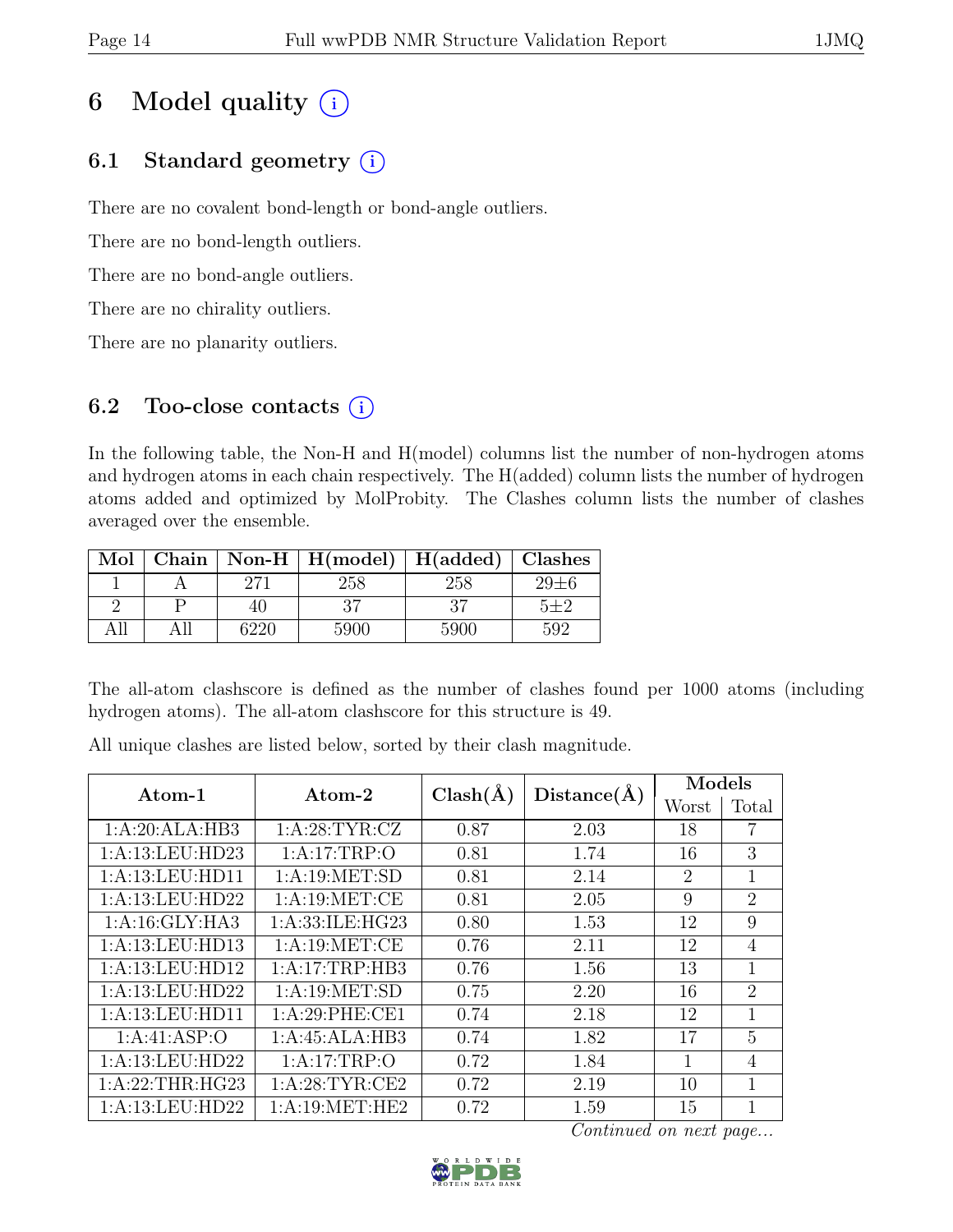| Atom-1           | Atom-2           | $Clash(\AA)$      | Distance(A) | Models         |                |
|------------------|------------------|-------------------|-------------|----------------|----------------|
|                  |                  |                   |             | Worst          | Total          |
| 1:A:13:LEU:HD11  | 1: A:19: MET:HE2 | 0.71              | 1.60        | 3              | $\mathbf{1}$   |
| 1:A:13:LEU:HD11  | 1:A:19:MET:HG2   | 0.70              | 1.63        | $\overline{6}$ | $\overline{3}$ |
| 1: A:35: GLN:O   | 1: A:36:THR:HG23 | 0.70              | 1.87        | $\overline{2}$ | 18             |
| 1:A:13:LEU:HD11  | 1:A:29:PHE:CD2   | 0.70              | 2.20        | 15             | $\overline{4}$ |
| 2:P:57:TYR:O     | 2:P:58:THR:HG23  | 0.69              | 1.88        | 17             | 3              |
| 1:A:13:LEU:HD12  | 1:A:17:TRP:O     | 0.67              | 1.87        | $\overline{7}$ | $\overline{2}$ |
| 1:A:13:LEU:HD13  | 1:A:18:GLU:HA    | 0.66              | 1.68        | $\mathbf{1}$   | $\overline{3}$ |
| 1:A:13:LEU:HD13  | 1:A:19:MET:HE1   | 0.66              | 1.66        | 15             | $\overline{2}$ |
| 1:A:13:LEU:HD11  | 1:A:19:MET:CE    | 0.66              | 2.20        | 3              | $\overline{5}$ |
| 1:A:22:THR:HG23  | 2:P:55:PRO:HB3   | 0.65              | 1.67        | $\overline{2}$ | $\overline{6}$ |
| 1:A:13:LEU:HD11  | 1:A:29:PHE:CE2   | 0.64              | 2.27        | $\overline{9}$ | $\overline{3}$ |
| 1:A:13:LEU:HD11  | 1:A:29:PHE:CD1   | 0.63              | 2.28        | 12             | $\overline{2}$ |
| 1: A:37:THR:HG23 | 2:P:57:TYR:HB2   | 0.63              | 1.70        | 15             | $\overline{3}$ |
| 1:A:22:THR:HG22  | 2:P:55:PRO:HG3   | 0.63              | 1.69        | $\overline{4}$ | $\overline{2}$ |
| 1:A:13:LEU:HD13  | 1:A:14:PRO:HD2   | 0.61              | 1.72        | 8              | $\mathbf{1}$   |
| 1:A:22:THR:HG22  | 1:A:22:THR:O     | $0.\overline{61}$ | 1.95        | 19             | $\overline{1}$ |
| 1:A:13:LEU:HD13  | 1:A:19:MET:HE3   | 0.60              | 1.74        | 12             | $\mathbf{1}$   |
| 1:A:17:TRP:NE1   | 1:A:33:ILE:HD11  | 0.60              | 2.12        | 12             | 11             |
| 1: A:37:THR:HG23 | 2:P:57:TYR:CD2   | 0.59              | 2.33        | $\overline{7}$ | $\overline{7}$ |
| 1:A:41:ASP:H     | 1:A:45:ALA:HB3   | 0.58              | 1.58        | $\mathbf{1}$   | $\overline{2}$ |
| 1:A:20:ALA:HB3   | 1: A:28:TYR:CE1  | 0.58              | 2.33        | 16             | $\overline{2}$ |
| 1:A:13:LEU:HD21  | 1:A:29:PHE:CE2   | 0.57              | 2.34        | $\overline{7}$ | $\mathbf{1}$   |
| 1:A:13:LEU:HD13  | 1:A:14:PRO:CD    | 0.57              | 2.30        | 8              | $\overline{6}$ |
| 1:A:40:GLN:HB2   | 1:A:45:ALA:HB3   | 0.55              | 1.79        | $\overline{4}$ | $\mathbf{1}$   |
| 1:A:13:LEU:HD11  | 1:A:29:PHE:HD2   | 0.55              | 1.62        | 15             | $\mathbf{1}$   |
| 1:A:13:LEU:HD22  | 1:A:19:MET:HE1   | 0.54              | 1.80        | 9              | $\overline{2}$ |
| 1:A:30:LYS:HD3   | 1: A:37:THR:HG22 | 0.54              | 1.80        | 11             | $\overline{7}$ |
| 1:A:17:TRP:CD1   | 1:A:33:ILE:HD11  | 0.54              | 2.38        | $\overline{7}$ | $\overline{4}$ |
| 1:A:13:LEU:HD23  | 1: A: 19: MET:CE | 0.54              | 2.33        | 13             | $\mathbf{1}$   |
| 1:A:17:TRP:CE2   | 1:A:31:ASN:ND2   | 0.54              | 2.76        | 18             | $\overline{2}$ |
| 1:A:13:LEU:HD23  | 1:A:17:TRP:HB3   | 0.54              | 1.79        | 12             | $\mathbf{1}$   |
| 1: A:29:PHE:N    | 1:A:29:PHE:CD1   | 0.54              | 2.76        | 15             | $\overline{2}$ |
| 1:A:13:LEU:HD21  | 1:A:29:PHE:HD2   | 0.53              | 1.64        | 16             | $\overline{2}$ |
| 1: A:28:TYR:CE2  | 2:P:55:PRO:CG    | 0.53              | 2.92        | 19             | $\mathbf{1}$   |
| 2:P:57:TYR:CD1   | 2:P:58:THR:N     | 0.52              | 2.77        | $\mathbf{1}$   | $\overline{7}$ |
| 1:A:13:LEU:HD21  | 1:A:17:TRP:O     | 0.52              | 2.04        | 11             | $\mathbf{1}$   |
| 1: A:37:THR:HG21 | 2:P:56:PRO:O     | 0.52              | $2.05\,$    | 15             | $\overline{2}$ |
| 1:A:29:PHE:CD2   | 1:A:42:PRO:CD    | 0.52              | 2.92        | 16             | $\overline{3}$ |
| 1:A:17:TRP:CZ2   | 1:A:31:ASN:ND2   | 0.52              | 2.78        | 15             | 17             |
| 1:A:22:THR:HG23  | 1: A:28:TYR:CD2  | 0.52              | 2.40        | 10             | $\mathbf{1}$   |
| 1:A:13:LEU:HD21  | 1:A:29:PHE:CD2   | 0.51              | 2.41        | 16             | 4              |

Continued from

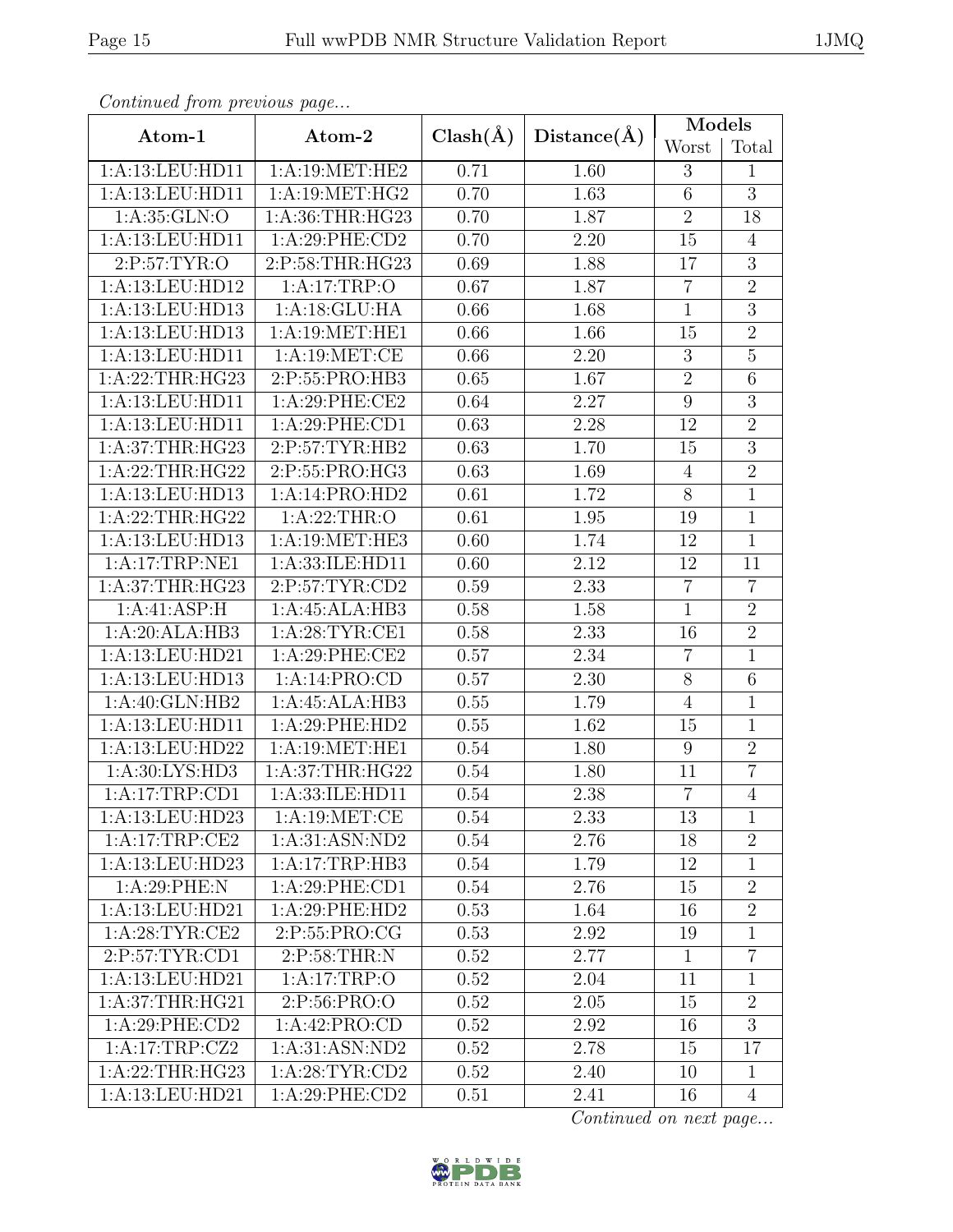| Continued from previous page |                    |              |                   | Models           |                |
|------------------------------|--------------------|--------------|-------------------|------------------|----------------|
| Atom-1                       | Atom-2             | $Clash(\AA)$ | Distance(A)       | Worst            | Total          |
| 1:A:20:ALA:O                 | 1: A:28:TYR:CD2    | 0.50         | 2.65              | 8                | 6              |
| 1:A:29:PHE:CE1               | 1:A:41:ASP:OD2     | 0.50         | 2.64              | 17               | $8\,$          |
| 1: A:28:TYR:CE2              | 1: A:30: LYS: HG2  | $0.50\,$     | 2.42              | 19               | 11             |
| 1:A:29:PHE:CD2               | 1:A:42:PRO:HD2     | 0.49         | 2.43              | 16               | $\overline{7}$ |
| 1:A:29:PHE:CD1               | 1: A:40: GLN:O     | 0.49         | 2.65              | 19               | $\mathbf{1}$   |
| 1:A:13:LEU:HD23              | 1:A:14:PRO:HD2     | 0.49         | 1.85              | $\overline{2}$   | $\mathbf{1}$   |
| 1:A:17:TRP:HE1               | 1:A:33:ILE:HD11    | 0.49         | 1.66              | 12               | $\overline{2}$ |
| 1:A:22:THR:OG1               | 1: A:28:TYR:CD1    | 0.49         | 2.66              | $\overline{2}$   | $\overline{6}$ |
| 1:A:17:TRP:CE2               | 1:A:31:ASN:OD1     | 0.49         | 2.66              | $\sqrt{2}$       | 17             |
| 1:A:13:LEU:HD23              | 1:A:19:MET:HE1     | 0.49         | 1.84              | 13               | $\mathbf{1}$   |
| 1:A:13:LEU:HD21              | 1:A:19:MET:HE2     | 0.48         | 1.84              | $\boldsymbol{3}$ | $\overline{2}$ |
| 1: A: 35: GLN: CG            | 2:P:57:TYR:CE1     | 0.48         | 2.96              | 6                | $\mathbf 1$    |
| 1:A:32:HIS:CD2               | 1:A:32:HIS:N       | 0.48         | 2.81              | 13               | $\overline{2}$ |
| 1:A:29:PHE:CZ                | 1:A:41:ASP:OD2     | 0.48         | 2.66              | 16               | 6              |
| 1:A:13:LEU:CD1               | 1:A:19:MET:HE2     | 0.48         | 2.38              | 17               | $\overline{2}$ |
| 1:A:22:THR:HG21              | 2:P:55:PRO:HB3     | 0.48         | 1.85              | $\boldsymbol{9}$ | $\mathbf 1$    |
| 1:A:20:ALA:O                 | 1: A:28:TYR:CD1    | 0.48         | 2.67              | $\mathbf{3}$     | 13             |
| 1:A:17:TRP:CH2               | 1:A:31:ASN:OD1     | 0.48         | 2.67              | $\overline{4}$   | $\mathbf{1}$   |
| 1:A:40:GLN:HB3               | 1:A:45:ALA:HB3     | 0.47         | 1.85              | 13               | $\mathbf{1}$   |
| 2:P:57:TYR:CE2               | 2:P:58:THR:O       | 0.47         | 2.67              | 10               | $\mathbf{1}$   |
| 1: A:29:PHE:CG               | 1:A:42:PRO:HD3     | 0.47         | 2.45              | 3                | $\overline{5}$ |
| 1:A:27:ARG:CD                | 1:A:27:ARG:O       | 0.47         | 2.62              | 8                | $\mathbf{1}$   |
| 1: A:32: HIS: CG             | 2:P:57:TYR:OH      | 0.47         | 2.67              | 18               | $\overline{1}$ |
| 1: A:19: MET:HB3             | 1:A:29:PHE:CD2     | 0.47         | 2.45              | $\overline{4}$   | 11             |
| 1:A:20:ALA:HB3               | 1: A:28:TYR:OH     | 0.47         | 2.08              | 16               | $\mathbf{1}$   |
| 2:P:57:TYR:CE1               | 2:P:58:THR:O       | 0.47         | 2.67              | $6\phantom{.}6$  | $\mathbf 5$    |
| 1:A:17:TRP:CZ2               | 1:A:31:ASN:OD1     | 0.47         | 2.67              | $\overline{4}$   | $\mathbf{1}$   |
| 1: A:28:TYR:O                | 1:A:28:TYR:CD1     | 0.47         | $\overline{2.68}$ | $\overline{6}$   | $\overline{3}$ |
| 1:A:29:PHE:CE1               | 1:A:41:ASP:OD1     | 0.47         | 2.68              | 12               | 1              |
| 1:A:13:LEU:CD1               | 1:A:42:PRO:CG      | 0.47         | 2.92              | 13               | 1              |
| 1:A:29:PHE:CG                | 1:A:42:PRO:HD2     | 0.47         | 2.45              | 18               | $\mathbf{1}$   |
| 1: A:35: GLN: HA             | 2:P:57:TYR:CE2     | 0.47         | 2.45              | 19               | $\,6\,$        |
| 1:A:29:PHE:CE2               | 1:A:41:ASP:OD1     | 0.47         | 2.67              | $\overline{4}$   | $\mathbf{1}$   |
| 1: A:19: MET:HB3             | 1:A:29:PHE:CD1     | 0.47         | 2.45              | 10               | $\sqrt{2}$     |
| 1: A:28:TYR:CZ               | 2:P:55:PRO:HG3     | 0.46         | 2.45              | 19               | $\overline{4}$ |
| 1:A:13:LEU:HD11              | 1:A:19:MET:HB2     | 0.46         | 1.86              | 18               | $\mathbf{1}$   |
| 1: A:19: MET:CE              | 1:A:29:PHE:CE2     | 0.46         | 2.97              | 18               | $\mathbf{1}$   |
| 1:A:17:TRP:NE1               | 1: A: 33: ILE: CD1 | 0.46         | 2.79              | $\overline{7}$   | $\overline{2}$ |
| 1:A:17:TRP:CD2               | 1:A:42:PRO:HB3     | 0.45         | 2.46              | 6                | $\bf 5$        |
| 1: A:31:ASN:OD1              | 1: A: 33: ILE: CG1 | 0.45         | 2.64              | 12               | 8              |
| 1:A:35:GLN:HG3               | 2:P:57:TYR:CE1     | 0.45         | 2.46              | 6                | $\mathbf{1}$   |

Continued from previous page...

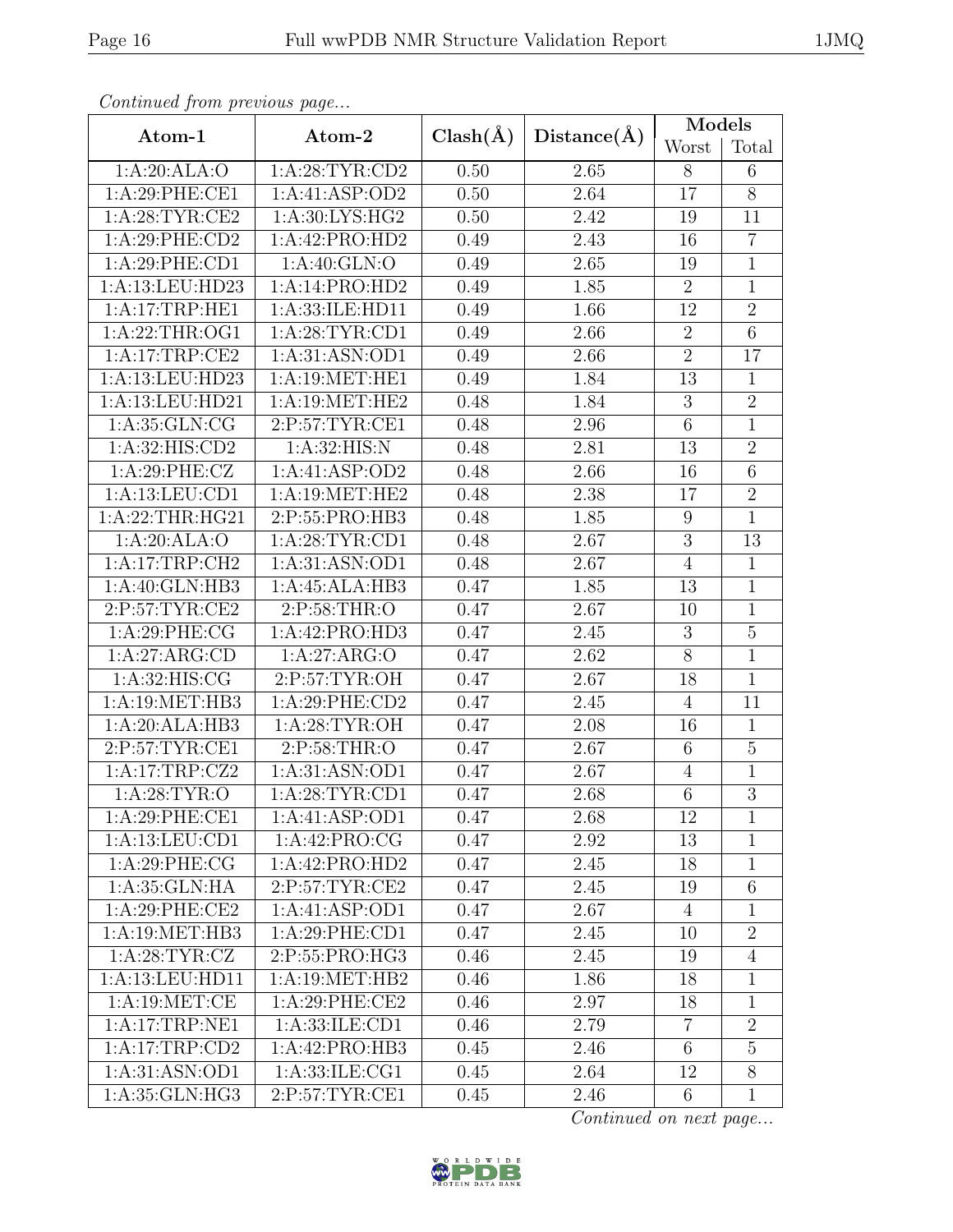| Continuea from previous page |                    |              |                   | $\text{Mode}\overline{\text{ls}}$ |                  |
|------------------------------|--------------------|--------------|-------------------|-----------------------------------|------------------|
| Atom-1                       | Atom-2             | $Clash(\AA)$ | Distance(A)       | Worst                             | Total            |
| 1: A:28:TYR:CD1              | 1: A:37:THR:HB     | 0.45         | 2.47              | 10                                | $\overline{5}$   |
| 1: A:28:TYR:CE2              | 2:P:55:PRO:HG3     | 0.45         | 2.46              | $9\phantom{.0}$                   | $\overline{4}$   |
| 1:A:19:MET:SD                | 1:A:29:PHE:CE2     | 0.45         | 3.09              | 15                                | $\overline{3}$   |
| 1: A:25: GLY:O               | 1:A:27:ARG:N       | 0.45         | 2.50              | 10                                | 14               |
| 1:A:31:ASN:ND2               | 1: A:34: ASP:CB    | 0.45         | 2.80              | 16                                | $\overline{2}$   |
| 1:A:29:PHE:CD2               | 1:A:42:PRO:HD3     | 0.45         | 2.47              | 19                                | $\mathbf{1}$     |
| 1: A:18: GLU:O               | 1: A:30: LYS:N     | 0.45         | 2.50              | 15                                | 20               |
| 1: A:26: GLN:O               | 1: A:28:TYR:N      | 0.45         | 2.50              | 6                                 | 10               |
| 1:A:32:HIS:ND1               | 2:P:57:TYR:OH      | 0.45         | 2.50              | $\boldsymbol{9}$                  | 12               |
| 1:A:13:LEU:HD13              | 1:A:19:MET:HE2     | 0.44         | 1.87              | 17                                | $\mathbf{1}$     |
| 1:A:37:THR:HG23              | 2:P:57:TYR:HD2     | 0.44         | 1.72              | $\sqrt{3}$                        | $\overline{5}$   |
| 1: A:28:TYR:CD2              | 2:P:55:PRO:HG3     | 0.44         | 2.48              | $\boldsymbol{9}$                  | $\overline{4}$   |
| 2:P:58:THR:O                 | 2:P:58:THR:HG22    | 0.44         | 2.12              | 12                                | $\mathbf{1}$     |
| 1: A:22:THR:O                | 1:A:24:SER:N       | 0.44         | 2.51              | 8                                 | 8                |
| 1: A:28:TYR:CE2              | 2:P:55:PRO:HG2     | 0.44         | 2.47              | 19                                | 3                |
| 1: A:29:PHE: CZ              | 1:A:41:ASP:OD1     | 0.44         | 2.70              | 19                                | $\mathbf 1$      |
| 1:A:13:LEU:CD2               | 1:A:17:TRP:O       | 0.44         | 2.66              | 11                                | $\overline{2}$   |
| 1:A:17:TRP:CZ2               | 1: A:31: ASN: CG   | 0.44         | 2.91              | 16                                | 18               |
| 1:A:14:PRO:HG2               | 1:A:17:TRP:CD1     | 0.44         | 2.48              | $\boldsymbol{9}$                  | 12               |
| 1: A:29:PHE: CZ              | 1:A:41:ASP:HB3     | 0.44         | 2.47              | 15                                | $\boldsymbol{2}$ |
| 1:A:13:LEU:CD1               | 1:A:17:TRP:O       | 0.43         | 2.67              | $8\,$                             | $\mathbf{1}$     |
| 1:A:26:GLN:HB3               | 1:A:39:TRP:CZ3     | 0.43         | 2.48              | $\mathbf{1}$                      | $\,6\,$          |
| 1:A:17:TRP:CH2               | 1: A:31: ASN: CG   | 0.43         | 2.92              | $\overline{4}$                    | $\overline{2}$   |
| 1: A:29:PHE:CG               | 1:A:42:PRO:CD      | 0.43         | $\overline{3.01}$ | 11                                | $\overline{2}$   |
| 1:A:41:ASP:OD1               | 1:A:41:ASP:N       | 0.43         | 2.52              | 16                                | $\overline{4}$   |
| 1: A:28:TYR:CE1              | 2:P:55:PRO:HG3     | 0.43         | 2.48              | $\overline{2}$                    | 6                |
| 2:P:58:THR:HG22              | 2:P:58:THR:O       | 0.43         | 2.13              | $8\,$                             | $\overline{2}$   |
| 1:A:41:ASP:OD2               | 1: A:44: LYS: CB   | 0.43         | $2.67\,$          | $\overline{2}$                    | $\overline{3}$   |
| 1:A:29:PHE:CE1               | 1:A:41:ASP:CG      | 0.43         | 2.92              | 17                                | $\mathbf{1}$     |
| 1: A:31: ASN:O               | 1: A:35: GLN:CA    | 0.42         | 2.67              | $\overline{2}$                    | $\overline{7}$   |
| 1: A:35: GLN:O               | 1: A:36:THR:CG2    | 0.42         | 2.67              | $\overline{4}$                    | $\overline{7}$   |
| 1: A:21: LYS:CD              | 1: A:24: SER:O     | 0.42         | 2.68              | 13                                | 3                |
| 1:A:41:ASP:N                 | 1:A:41:ASP:OD1     | 0.42         | 2.51              | 17                                | $\overline{4}$   |
| 1: A: 43: ARG: O             | 1:A:43:ARG:CD      | 0.42         | 2.68              | 10                                | $\mathbf{1}$     |
| 1: A:31: ASN: ND2            | 1: A: 33: ILE: CG1 | 0.42         | 2.83              | $\overline{4}$                    | $\mathbf{1}$     |
| 1: A:29:PHE:CE1              | 1:A:41:ASP:HB3     | 0.42         | 2.49              | $9\phantom{.0}$                   | $\overline{2}$   |
| 1: A:31: ASN:O               | 1: A:35: GLN:N     | 0.42         | 2.53              | 16                                | $\overline{2}$   |
| 1:A:17:TRP:CZ3               | 1:A:31:ASN:HB2     | 0.42         | 2.50              | 19                                | 11               |
| 1: A:21: LYS:O               | 1: A:21: LYS: CG   | 0.42         | 2.68              | 17                                | $\mathfrak{Z}$   |
| 1:A:13:LEU:HD11              | 1:A:29:PHE:HE2     | 0.42         | 1.72              | 16                                | $\mathbf{1}$     |
| 1:A:13:LEU:CG                | 1: A:17:TRP:O      | 0.42         | 2.68              | 11                                | $\mathbf{1}$     |

Continued from previous page.

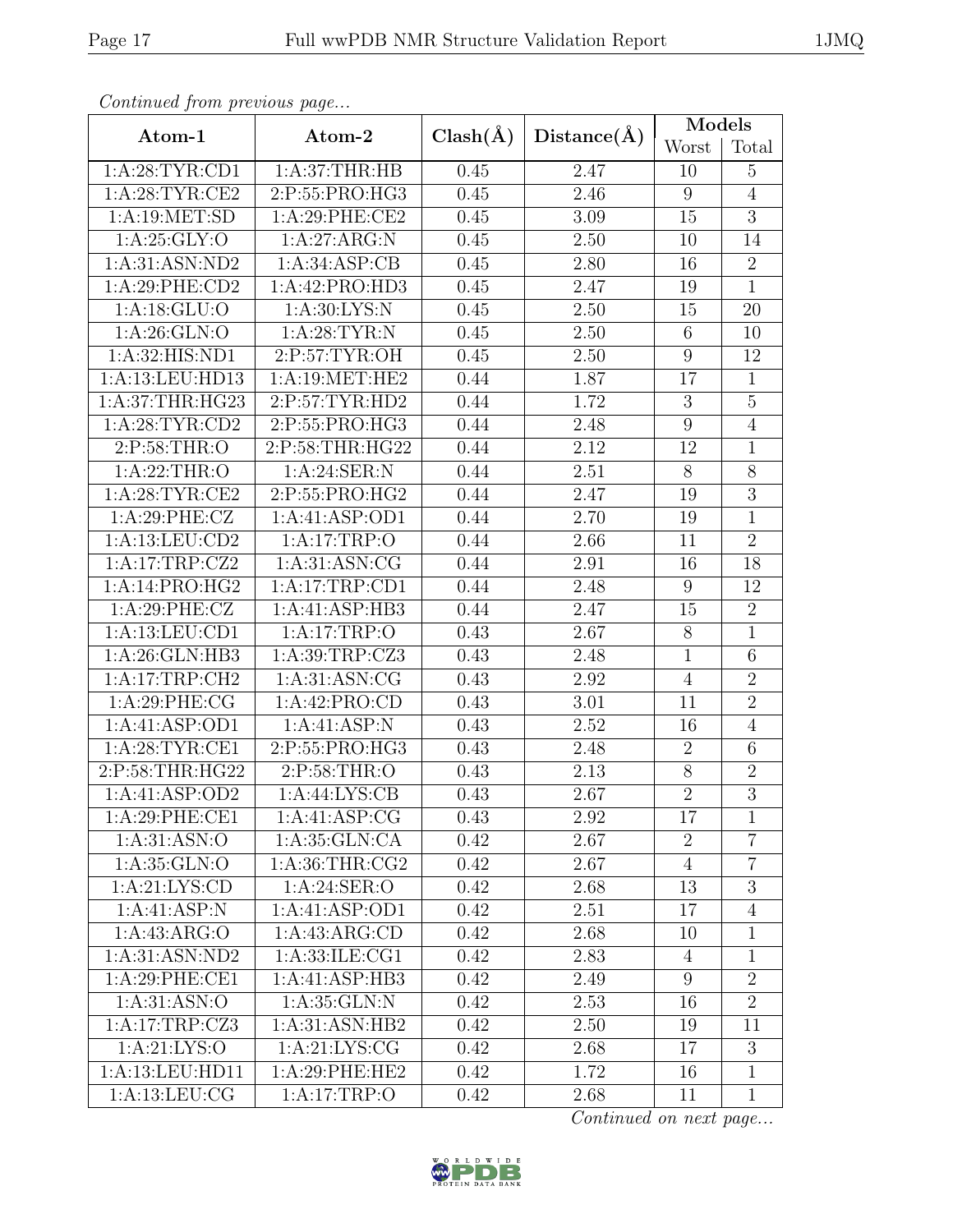| × |  |
|---|--|
|---|--|

| Continued from previous page |                            |                   |                   |                 |                |
|------------------------------|----------------------------|-------------------|-------------------|-----------------|----------------|
| Atom-1                       | Atom-2                     | $Clash(\AA)$      | Distance(A)       | Models          |                |
|                              |                            |                   |                   | Worst           | Total          |
| 1:A:17:TRP:CE2               | 1:A:42:PRO:HB3             | 0.42              | 2.50              | 13              | $\mathbf{1}$   |
| 1:A:22:THR:HB                | 1: A:28:TYR:CE1            | 0.42              | 2.50              | 3               | $\overline{2}$ |
| 1: A: 13: LEU: CD1           | 1:A:14:PRO:HD2             | 0.42              | 2.45              | 19              | $\overline{4}$ |
| 1:A:31:ASN:CB                | 1: A:36:THR:O              | 0.42              | 2.68              | 13              | $\mathbf{1}$   |
| 1: A:21: LYS:CD              | 1:A:25:GLY:CA              | 0.42              | 2.98              | 16              | $\mathbf{1}$   |
| 1: A:19: MET:SD              | 1:A:19:MET:N               | 0.42              | $\overline{2.93}$ | 13              | $\overline{4}$ |
| 1:A:36:THR:OG1               | 1: A:37:THR:N              | 0.42              | 2.53              | 17              | $\overline{2}$ |
| 1:A:13:LEU:CD1               | 1:A:29:PHE:CE1             | 0.42              | 2.99              | 12              | $\mathbf{1}$   |
| 1: A:21: LYS: CG             | 1: A:25: GLY:O             | 0.41              | 2.67              | $6\phantom{.}6$ | $\mathbf 1$    |
| 1:A:27:ARG:HD2               | 1:A:27:ARG:N               | 0.41              | 2.30              | $8\,$           | $\mathbf{1}$   |
| 1:A:28:TYR:HB3               | 1:A:39:TRP:CZ3             | 0.41              | 2.50              | 16              | $\mathbf{1}$   |
| 1:A:31:ASN:ND2               | 1:A:33:ILE:HG13            | 0.41              | 2.30              | $\overline{4}$  | $\mathbf 1$    |
| 1: A:28:TYR:CE1              | 1: A:30: LYS: HG2          | 0.41              | 2.50              | 10              | $\mathbf 1$    |
| 1:A:17:TRP:CG                | 1:A:42:PRO:HG3             | 0.41              | 2.50              | 13              | $\mathbf{1}$   |
| 1: A:28:TYR:OH               | 1: A:30: LYS: CE           | 0.41              | 2.67              | 13              | $\mathbf{1}$   |
| 1: A:28:TYR:CD2              | 1:A:37:THR:HB              | 0.41              | 2.51              | $\overline{3}$  | $\overline{2}$ |
| 1:A:17:TRP:CD2               | 1:A:42:PRO:HG3             | 0.41              | 2.50              | $\overline{7}$  | $\mathbf 1$    |
| 1: A: 43: ARG: O             | $1:A:43:A\overline{RG:CG}$ | 0.41              | 2.68              | 10              | $\mathbf{1}$   |
| 1:A:13:LEU:HD12              | 1:A:43:ARG:CG              | 0.41              | 2.46              | 16              | $\mathbf{1}$   |
| 1:A:20:ALA:CB                | 1: A:28:TYR:CZ             | 0.41              | 2.92              | 18              | $\mathbf{1}$   |
| 1:A:42:PRO:O                 | 1:A:43:ARG:CG              | 0.41              | 2.68              | 20              | 1              |
| 1:A:41:ASP:OD2               | 1: A:44: LYS: N            | 0.41              | 2.53              | 4               | $\mathbf{1}$   |
| 1:A:35:GLN:HA                | 2:P:57:TYR:CZ              | 0.41              | 2.50              | 12              | $\overline{2}$ |
| 1:A:18:GLU:HB3               | 1:A:30:LYS:HB2             | 0.41              | 1.90              | 18              | $\mathbf{1}$   |
| 1:A:31:ASN:ND2               | 1:A:34:ASP:HB2             | 0.41              | 2.30              | 16              | $\overline{2}$ |
| 1:A:22:THR:HB                | 1:A:28:TYR:CD2             | 0.41              | 2.51              | 8               | $\overline{1}$ |
| 1:A:32:HIS:CE1               | 2:P:57:TYR:HH              | 0.41              | 2.33              | 16              | $\overline{2}$ |
| 1:A:29:PHE:CD1               | 1:A:29:PHE:N               | 0.41              | $2.88\,$          | $20\,$          | $\overline{2}$ |
| 1: A:31: ASN: ND2            | 1:A:34:ASP:OD1             | 0.41              | 2.53              | 15              | $\mathbf{1}$   |
| 1:A:17:TRP:CD2               | 1:A:42:PRO:CB              | 0.41              | 3.04              | 4               | $\mathbf{1}$   |
| 1:A:28:TYR:CD1               | 2:P:55:PRO:HG3             | $0.\overline{41}$ | 2.51              | $20\,$          | $\mathbf{1}$   |
| 1:A:34:ASP:OD1               | 1: A:34: ASP:N             | 0.41              | 2.53              | 15              | 1              |
| 1:A:31:ASN:HB3               | 1:A:36:THR:HG23            | 0.40              | 1.93              | 10              | $\mathbf{1}$   |
| 1: A:39:TRP: CZ2             | 2:P:54:PRO:HA              | 0.40              | 2.51              | 17              | $\mathbf{1}$   |
| 1: A:22:THR:CG2              | 1:A:26:GLN:HB2             | 0.40              | 2.46              | 3               | $\overline{2}$ |
| 1:A:40:GLN:NE2               | 1:A:45:ALA:HB2             | 0.40              | 2.31              | 13              | $\mathbf 1$    |
| 1:A:29:PHE:N                 | 1:A:38:THR:O               | 0.40              | 2.54              | 8               | $\mathbf{1}$   |
| 1:A:13:LEU:HD23              | 1: A:18: GLU:CA            | 0.40              | 2.46              | 15              | $\mathbf{1}$   |
| 1: A:19: MET: N              | 1:A:19:MET:SD              | 0.40              | 2.94              | $5^{\circ}$     | $\mathbf{1}$   |
|                              |                            |                   |                   |                 |                |

Continued from previous page...

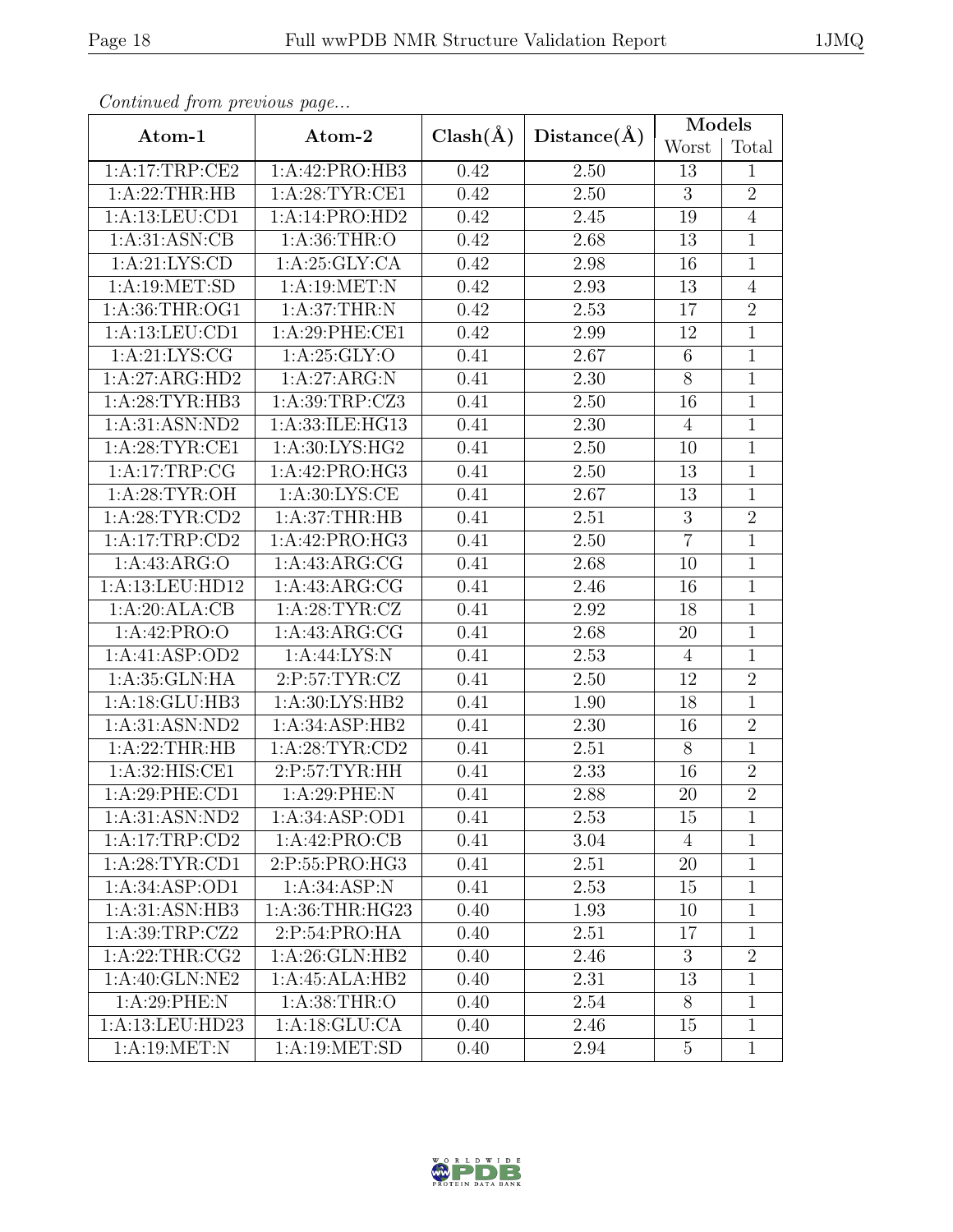# 6.3 Torsion angles  $(i)$

#### 6.3.1 Protein backbone  $(i)$

In the following table, the Percentiles column shows the percent Ramachandran outliers of the chain as a percentile score with respect to all PDB entries followed by that with respect to all NMR entries. The Analysed column shows the number of residues for which the backbone conformation was analysed and the total number of residues.

| Mol | Chain | Analysed         | Favoured           | Allowed                         | Outliers         | Percentiles     |
|-----|-------|------------------|--------------------|---------------------------------|------------------|-----------------|
|     |       | $33/46$ (72\%)   | $22\pm1(66\pm4\%)$ | $8\pm2(25\pm6\%)$               | $3\pm1(9\pm3\%)$ | $\sqrt{12}$     |
|     |       | $5/10(50\%)$     | $4\pm1(76\pm16\%)$ | $1\pm1(17\pm15\%)$ 0±0 (7±10\%) |                  | $\sqrt{2}$   17 |
| All | All   | $760/1120(68\%)$ | 513 $(68\%)$       | 181 $(24\%)$                    | 66 (9%)          | $\boxed{12}$    |

All 13 unique Ramachandran outliers are listed below. They are sorted by the frequency of occurrence in the ensemble.

| Mol            | Chain        | Res | <b>Type</b> | Models (Total) |
|----------------|--------------|-----|-------------|----------------|
| $\mathbf{1}$   | A            | 27  | $\rm{ARG}$  | 13             |
| $\mathbf{1}$   | А            | 23  | <b>SER</b>  | 10             |
| $\mathbf{1}$   | А            | 13  | LEU         | 9              |
| 1              | А            | 26  | <b>GLN</b>  | 7              |
| $\mathbf{1}$   | Α            | 43  | ARG         | 6              |
| $\mathbf{1}$   | А            | 40  | <b>GLN</b>  | 5              |
| $\overline{2}$ | $\mathbf{P}$ | 57  | <b>TYR</b>  | 4              |
| $\mathbf{1}$   | Α            | 22  | <b>THR</b>  | 4              |
| $\mathbf{1}$   | Α            | 24  | <b>SER</b>  | 3              |
| $\overline{2}$ | $\mathbf{P}$ | 56  | <b>PRO</b>  | $\overline{2}$ |
| $\mathbf 1$    | Α            | 44  | <b>LYS</b>  | 1              |
| $\mathbf{1}$   | А            | 35  | <b>GLN</b>  | 1              |
| $\overline{2}$ | Ρ            | 58  | <b>THR</b>  | 1              |

#### 6.3.2 Protein sidechains  $(i)$

In the following table, the Percentiles column shows the percent sidechain outliers of the chain as a percentile score with respect to all PDB entries followed by that with respect to all NMR entries. The Analysed column shows the number of residues for which the sidechain conformation was analysed and the total number of residues.

| Mol | Chain | Analysed     | Rotameric                              | Outliers              |    | Percentiles |
|-----|-------|--------------|----------------------------------------|-----------------------|----|-------------|
|     |       | 28/41(68%)   | $21\pm2(75\pm6\%)$   $7\pm2(25\pm6\%)$ |                       |    | 25          |
|     |       | $5/8$ (62\%) | $5\pm0.06\pm8\%$                       | $0\pm 0$ $(4\pm 8\%)$ | 35 | 83          |

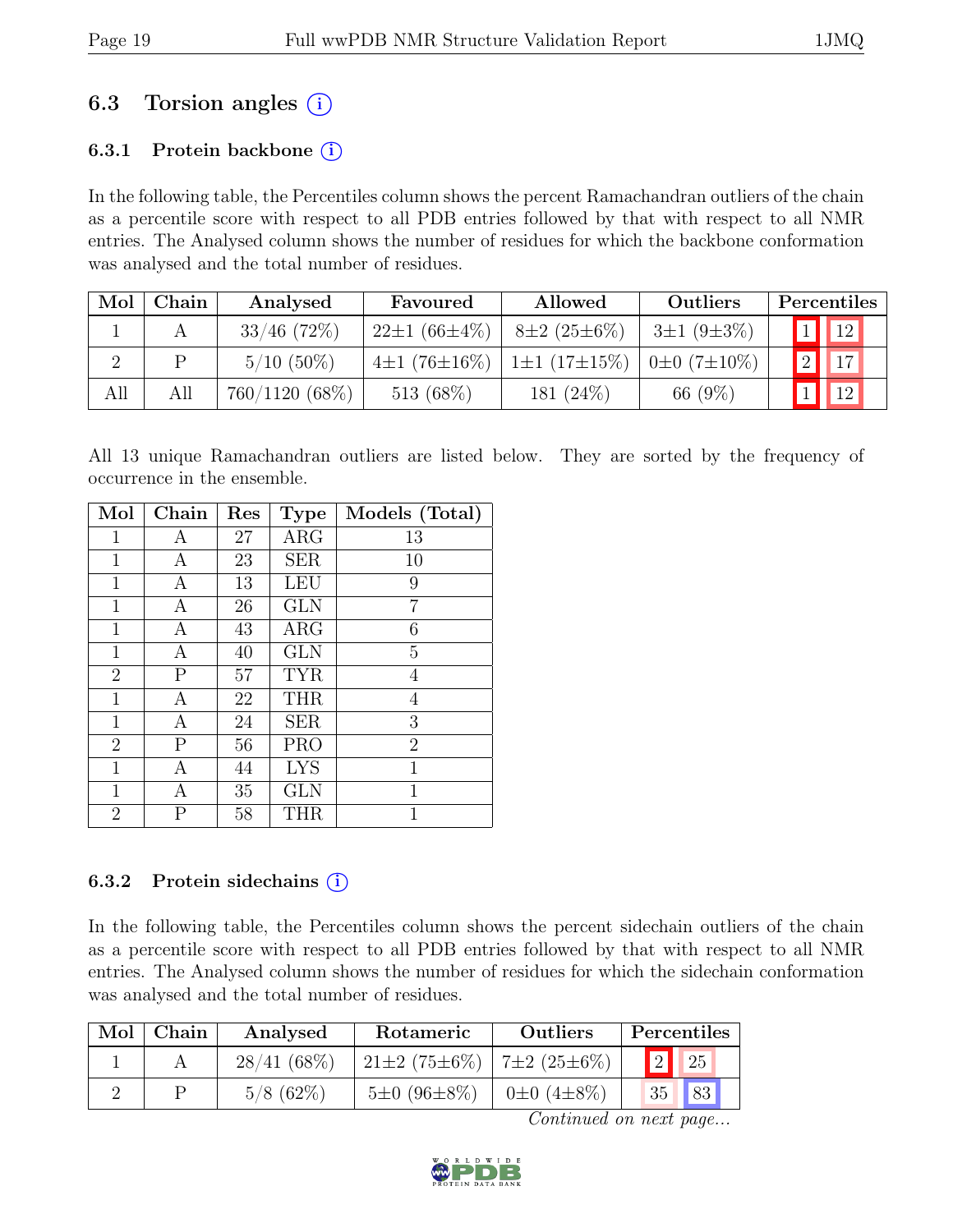Continued from previous page...

| Mol   Chain | Analysed     | <b>Rotameric</b> | <b>Outliers</b> | Percentiles                                                  |
|-------------|--------------|------------------|-----------------|--------------------------------------------------------------|
|             | 660/980(67%) | 518 (78%)        | 142 (22%)       | $\begin{array}{ c c c } \hline 3 & 31 \\ \hline \end{array}$ |

All 19 unique residues with a non-rotameric sidechain are listed below. They are sorted by the frequency of occurrence in the ensemble.

| Mol            | Chain                   | Res    | <b>Type</b>           | Models (Total) |
|----------------|-------------------------|--------|-----------------------|----------------|
| $\mathbf{1}$   | А                       | 27     | ARG                   | 20             |
| $\mathbf 1$    | А                       | 36     | <b>THR</b>            | 18             |
| $\mathbf{1}$   | А                       | $35\,$ | <b>GLN</b>            | 12             |
| $\mathbf{1}$   | А                       | 30     | <b>LYS</b>            | 11             |
| $\mathbf{1}$   | A                       | 19     | <b>MET</b>            | 10             |
| $\mathbf{1}$   | $\overline{\rm A}$      | 43     | $\overline{\rm{ARG}}$ | 10             |
| $\mathbf{1}$   | $\boldsymbol{A}$        | 23     | <b>SER</b>            | 9              |
| 1              | А                       | 21     | <b>LYS</b>            | 8              |
| $\mathbf{1}$   | $\overline{A}$          | 44     | <b>LYS</b>            | $\overline{8}$ |
| $\mathbf{1}$   | А                       | 34     | ASP                   | $\overline{7}$ |
| $\mathbf 1$    | А                       | 18     | GLU                   | $\overline{5}$ |
| $\mathbf{1}$   | А                       | 22     | <b>THR</b>            | $\overline{5}$ |
| $\overline{2}$ | $\overline{\mathrm{P}}$ | 58     | <b>THR</b>            | $\overline{4}$ |
| $\mathbf{1}$   | А                       | 40     | GLN                   | $\overline{4}$ |
| $\mathbf{1}$   | А                       | 24     | <b>SER</b>            | $\overline{4}$ |
| $\mathbf{1}$   | А                       | 13     | LEU                   | $\overline{3}$ |
| $\mathbf{1}$   | А                       | 26     | <b>GLN</b>            | $\overline{2}$ |
| $\mathbf 1$    | А                       | 31     | ASN                   | $\mathbf{1}$   |
| $\mathbf{1}$   | А                       | 41     | $\operatorname{ASP}$  | $\mathbf{1}$   |

### 6.3.3 RNA  $(i)$

There are no RNA molecules in this entry.

## 6.4 Non-standard residues in protein, DNA, RNA chains  $(i)$

There are no non-standard protein/DNA/RNA residues in this entry.

## 6.5 Carbohydrates  $(i)$

There are no monosaccharides in this entry.

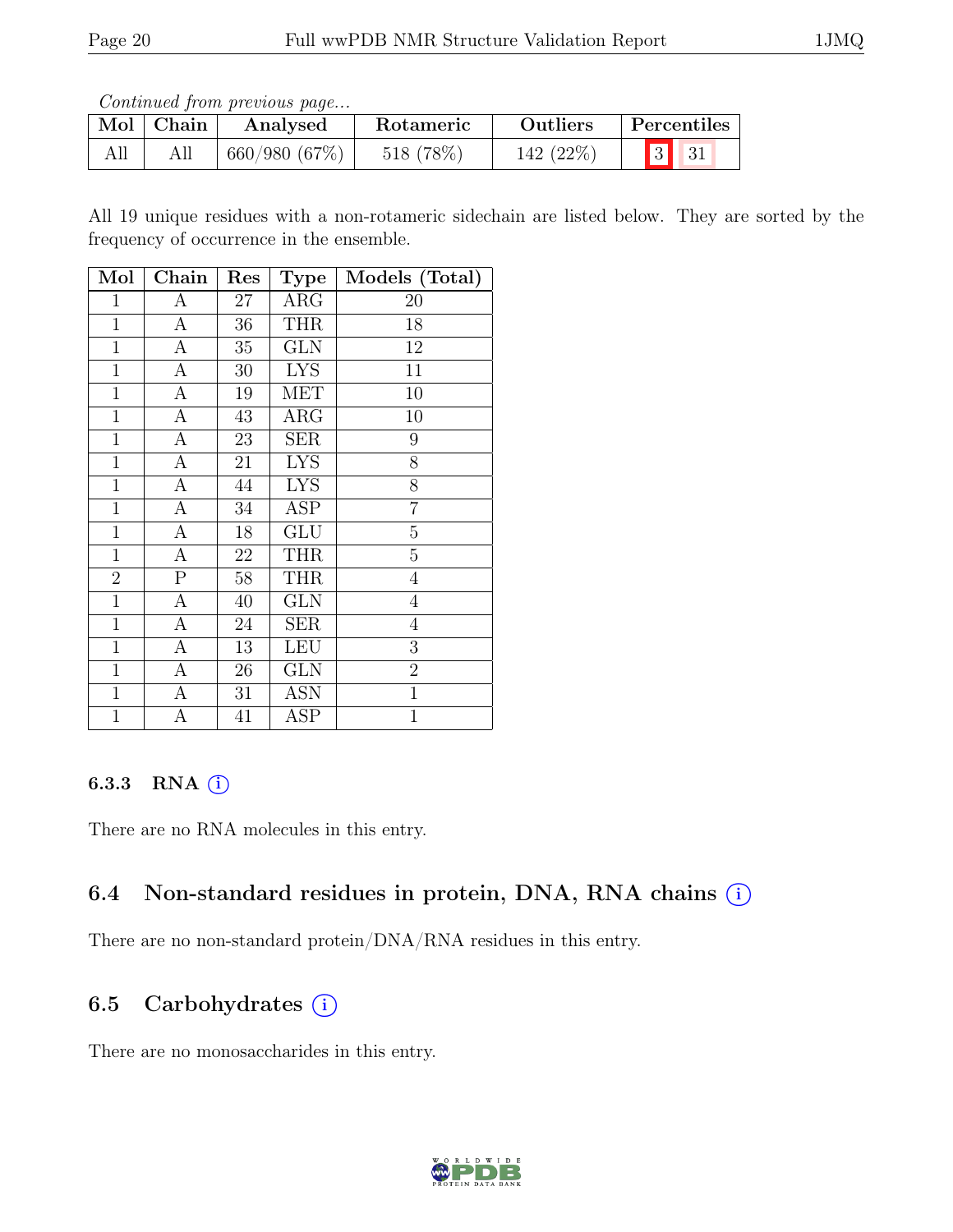### 6.6 Ligand geometry  $(i)$

There are no ligands in this entry.

## 6.7 Other polymers  $(i)$

There are no such molecules in this entry.

### 6.8 Polymer linkage issues (i)

There are no chain breaks in this entry.